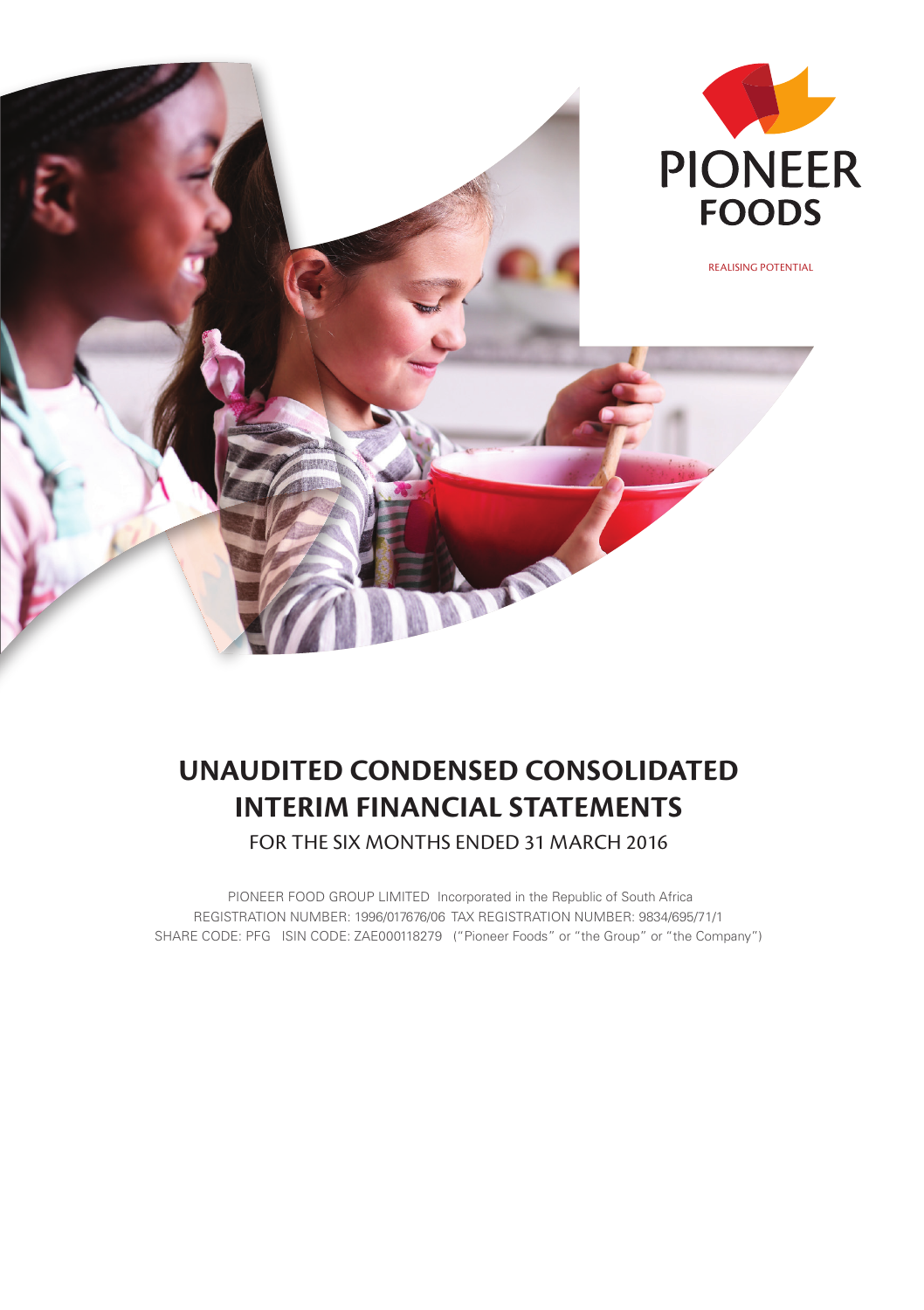

#### **UNAUDITED CONDENSED CONSOLIDATED INTERIM FINANCIAL STATEMENTS**  FOR THE SIX MONTHS ENDED 31 MARCH 2016

 PIONEER FOOD GROUP LIMITED Incorporated in the Republic of South Africa REGISTRATION NUMBER: 1996/017676/06 TAX REGISTRATION NUMBER: 9834/695/71/1 SHARE CODE: PFG ISIN CODE: ZAE000118279 ("Pioneer Foods" or "the Group" or "the Company")

#### **Continuing operations FINANCIAL HIGHLIGHTS**



### **SALIENT FEATURES**

| <b>Continuing operations:</b>                                     |                             |        |
|-------------------------------------------------------------------|-----------------------------|--------|
| Revenue*                                                          | R <sub>10</sub> 010 million | $+9%$  |
| Adjusted operating profit (before items of a capital nature)**    | R1 236 million              | $+6%$  |
| Adjusted headline earnings**                                      | <b>R887 million</b>         | $+7%$  |
| Adjusted headline earnings per share**                            | 479 cents                   | $+6%$  |
| Group:                                                            |                             |        |
| Earnings                                                          | R1 037 million              | $+90%$ |
| Earnings per share                                                | 560 cents                   | $+89%$ |
| Diluted earnings per share                                        | 520 cents                   | $+90%$ |
| Headline earnings                                                 | R1 030 million              | $+64%$ |
| Headline earnings per share                                       | 556 cents                   | $+63%$ |
| Diluted headline earnings per share                               | 517 cents                   | $+63%$ |
| Net asset value per share                                         | 4 096 cents                 | $+19%$ |
| Interim gross dividend per listed ordinary share (2015: 95 cents) | 105 cents                   | $+11%$ |

Headline earnings ("HE") is calculated based on Circular 2/2015 issued by the South African Institute of Chartered Accountants.

\* Excluding biscuits, Pepsi and Maitland Vinegar in the comparatives.

E and operating profit (before items of a capital nature) are adjusted for the impact of the share-based payment income/(charge) amounting to R142.7 million (2015: (R203.1 million)) on the B-BBEE Phase I transaction on pro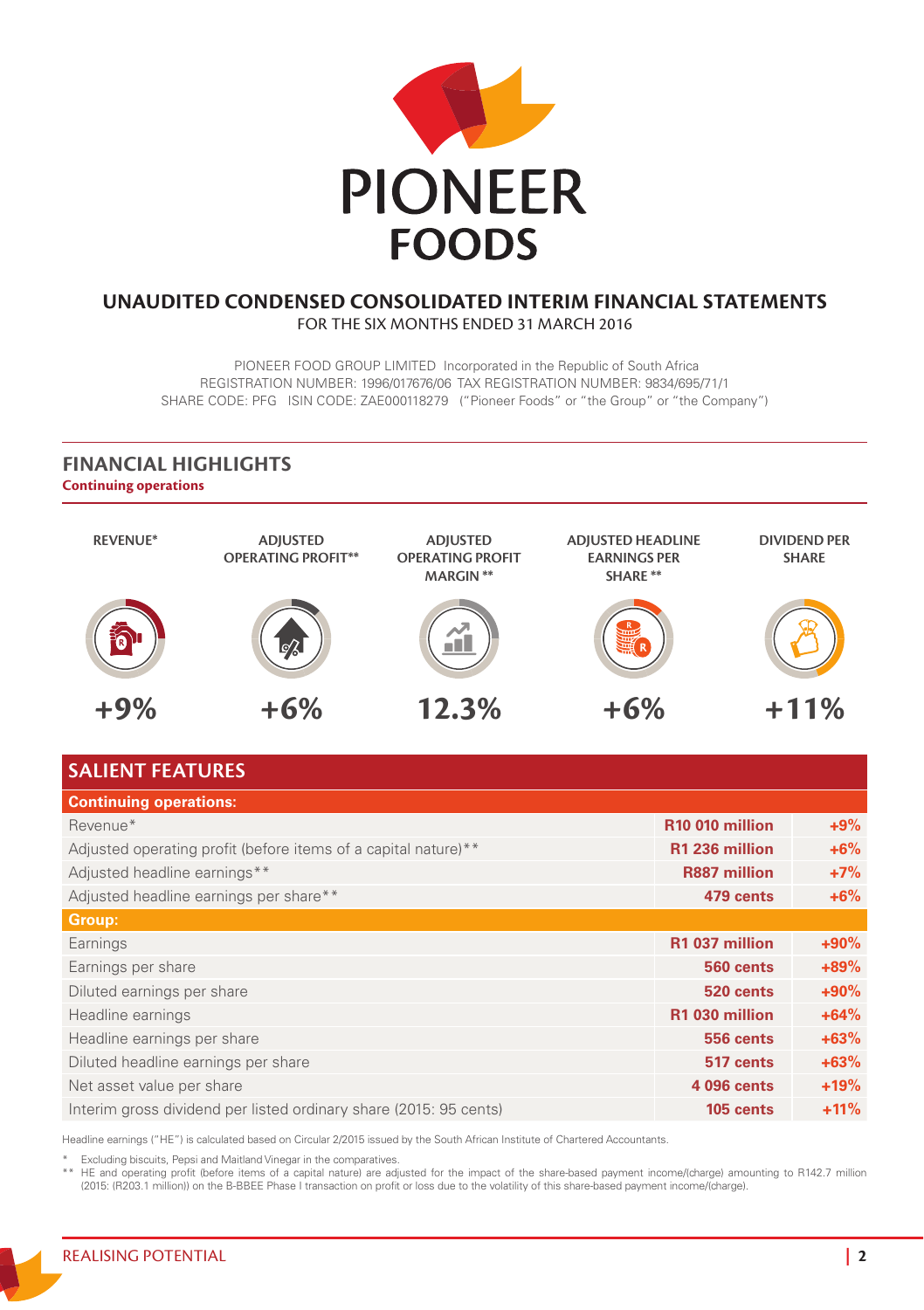# **COMMENTARY**

#### **Group overview**

Pioneer Foods delivered positive results for the six months ended 31 March 2016. An improved portfolio mix and margin expansion in Groceries, resilient Power Brands and well managed costs contributed to the overall financial outcome in a particularly challenging period.

The trading environment deteriorated given mounting concerns over the South African consumer amidst rising interest rates and significant inflation resulting from a weaker rand, exacerbated by the severe drought.

Notwithstanding the aforementioned, revenue increased by 9% (excluding biscuits, Pepsi and Maitland Vinegar from the comparative period) to R10.01 billion.

Cost of goods sold increased by 8% to R6.91 billion, given significant raw material price increases, partially offset by manufacturing efficiency improvements. As a result, gross profit increased by 2% to R3.10 billion, with a gross profit margin of 31.0% (2015: 32.3%).

The adjusted operating profit margin remained constant at the prior year high of 12.3%. Adjusted operating profit increased by 6% from R1 166 million to R1 236 million due to the healthier portfolio mix and stringent cost management.

Essential Foods delivered satisfactory results within bakeries and an excellent performance in rice. Overall profitability was negatively impacted by volume and adverse raw material dynamics in both maize and wheat. The honed Groceries portfolio performed exceptionally well generating significant operating leverage resulting in a 35% increase in operating profit from R253 million to R343 million. The International segment achieved operating profit growth of 16% notwithstanding volume and pricing pressure in certain African export destinations, augmented by a pleasing fruit result.

Profit from equity accounted joint venture interests, inclusive of Future Life and Food Concepts Pioneer (Nigeria) investments, increased by 25% to R42 million.

Adjusted headline earnings increased by 7% to R887 million. Adjusted headline earnings per share increased by 6% to 479.3 cents.

As at 31 March 2016, a gain of R143 million was recognised on the cash-settled Phase I (2006) B-BBEE transaction, accounted for in terms of IFRS 2. This resulted from the decrease in the Pioneer Foods share price from R195.76 at 30 September 2015 to R139.04 at 31 March 2016. Conversely, a charge of R203 million was recognised in the comparative six months results due to the increase in the Pioneer Foods share price from R118.00 at 30 September 2014 to R177.85 at 31 March 2015. Headline earnings as a consequence increased by 64% from R627 million to R1 030 million. Headline earnings per share increased by 63% from 340.8 cps to 556.4 cps with a 1% increase in the weighted average number of shares.

Cash generated from operations increased by 39% to R690 million amidst working capital pressure as a consequence of soft commodity inventories.

Capital expenditure of R349 million is R53 million higher than the comparative period. Major capital expansion projects include the Aeroton Bakery expansion, the installation of the additional Weet-Bix line, the Bokomo Foods UK plant relocation and the Duens Bakery upgrade. Total capital expenditure for the year, including replacement capital, is forecasted at R930 million.

On 1 October 2015, Pioneer disposed of its controlling share in Maitland Vinegar. The investment in Future Life became effective on the 1st of December 2015 and has been accounted for accordingly.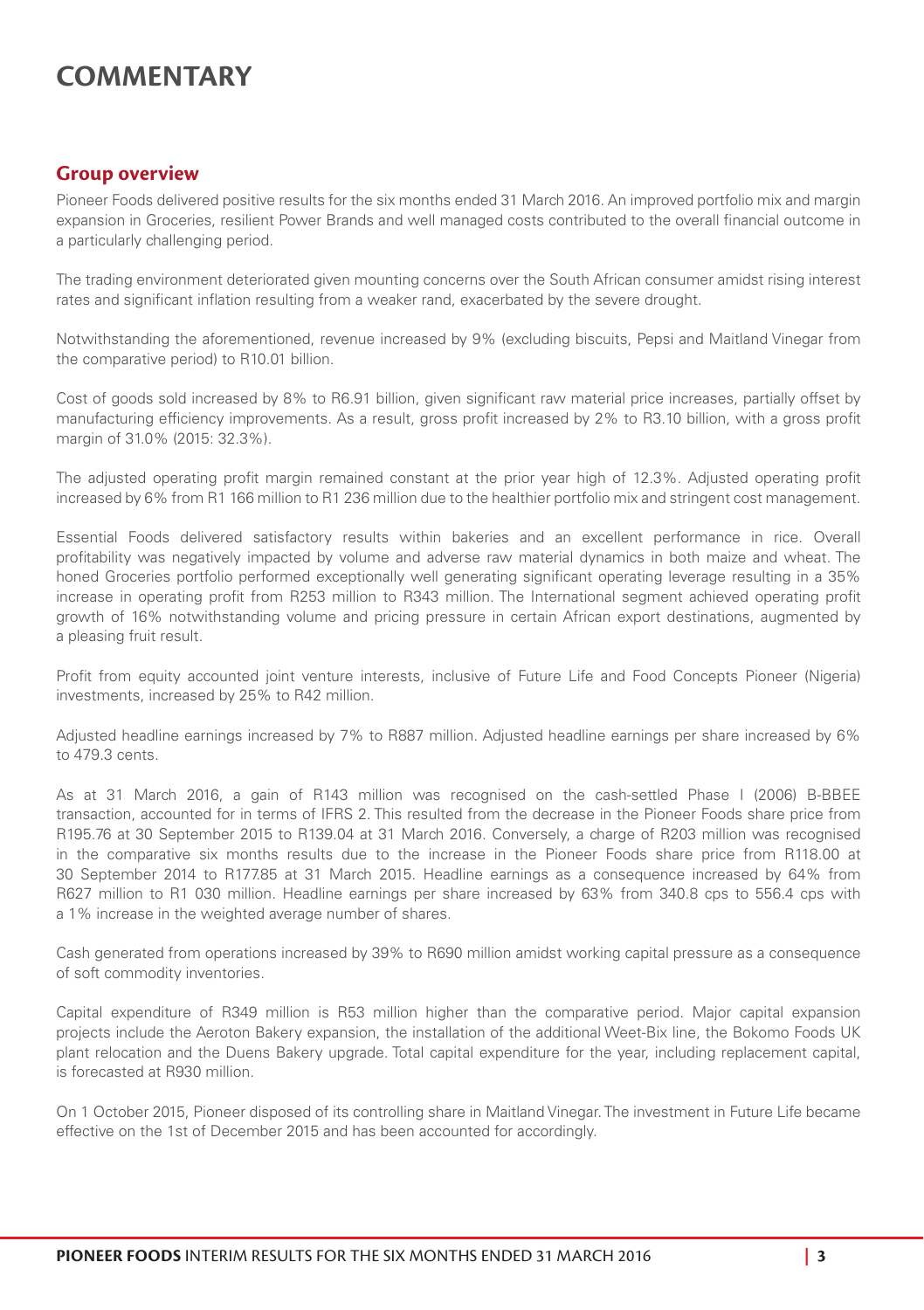### **Segmental review**

Six months ended 31 March 2016

|                        |        | Segmental revenue*       |         | <b>Segmental operating profit</b> |
|------------------------|--------|--------------------------|---------|-----------------------------------|
|                        | 2016   | $\%$                     | 2016    | $\%$                              |
|                        | R'm    | change                   | R'm     | change                            |
| <b>Essential Foods</b> | 6 0 54 | 8                        | 645     | (8)                               |
| Groceries              | 2508   | (5)                      | 343     | 35                                |
| International          | 1448   | 20                       | 252     | 16                                |
| Corporate              | -      | $\overline{\phantom{0}}$ | (4)     | -                                 |
| <b>Total</b>           | 10 010 | 6                        | 1 2 3 6 | 6                                 |

\* Includes biscuits, Pepsi and Maitland Vinegar in the comparatives.

#### **Essential Foods**

Revenue increased by 8% to R6.054 billion while operating profit decreased by 8% to R645 million resulting in an operating profit margin of 10.6% (2015: 12.4%).

The performance of Essential Foods was overwhelmingly impacted by maize. Significant raw material price inflation, as a result of the drought and rand weakness, resulted in a decline in maize volumes. The White Star brand however maintained its category leadership position.

The bakery business continued to deliver volume growth and operating leverage in a very competitive environment. Planned manufacturing upgrades stifled volume growth in the Western Cape.

Pleasing volume and market share growth was achieved in the rice business with the resultant improvement in operating profit and margin.

The wheat performance was negatively affected by substantial raw material inflation as a result of the import duty which increased from R156 to R1 224 per tonne. The duty now constitutes c.25% of the cost of wheat milled. Marginally lower volumes were sold as a consequence.

Pasta and legumes performed satisfactorily.

Stringent cost management across all operations contributed to a better than initially anticipated financial performance.

#### **Groceries**

Revenue (excluding biscuits, Pepsi and Maitland Vinegar from the comparative period) increased by 7% to R2 508 million, whilst operating profit increased by 35% to R343 million.

The operating profit margin expanded by 410 basis points to 13.7% as a result of volume growth, the exit of underperforming categories and successful fixed cost reduction initiatives.

Core cereal brands were extremely resilient in a competitive environment. The revenue of the cereals portfolio increased by 9%. The Bokomo cereals portfolio further entrenched its market leadership position. The growth was stimulated by well positioned product offerings to value conscious consumers. Weet-Bix, Bokomo Corn Flakes and ProNutro delivered pleasing growth.

The Spreads category contributed positively by virtue of stringent cost controls throughout the value chain. Baking aids, desserts, meals and salads had mixed results, with baking aids and salads showing positive volume growth.

Beverages delivered strong results due to additional brand investment behind core brands. Beverage volumes, excluding Pepsi, increased by 6% whilst revenue on the same basis, increased by 9%.

The Snacks & Treats category delivered strong operating profit growth as a result of Safari activations, operational efficiencies and the divestment from biscuits.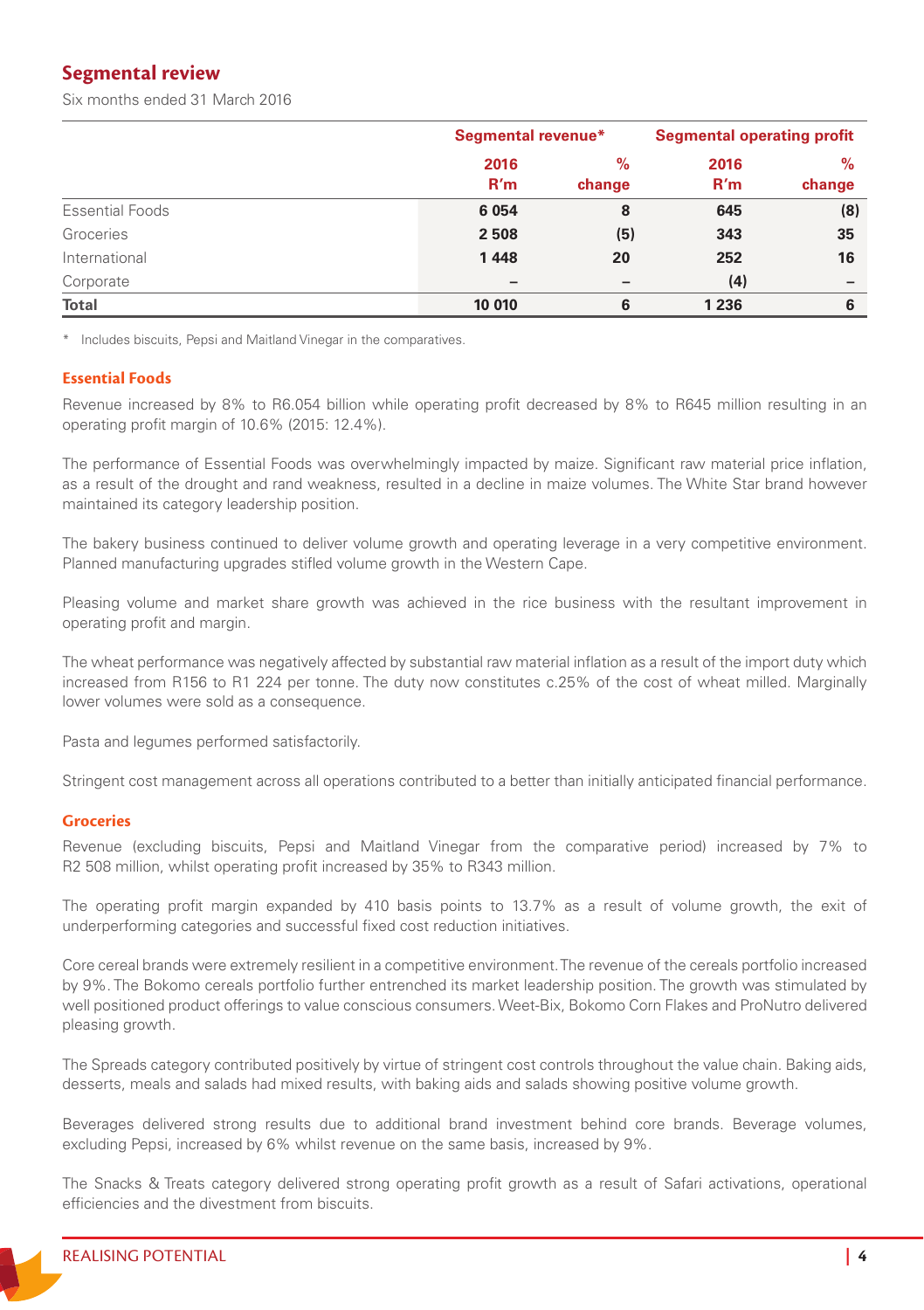#### **International**

Revenue increased by 20% to R1 448 million while operating profit increased by 16% to R252 million with an operating profit margin of 17.4% (2015: 18.0%).

Export volumes increased by 7%, with pleasing growth in fruit.

Beverage export volumes and pricing came under pressure on the African continent due to softening currencies. A creditable commercial outcome was realised notwithstanding the aforementioned.

Bokomo Foods UK delivered excellent growth in volume and revenue. The deliberate relocation of the muesli plant negatively impacted the first half operating profit. The plant improvements will enable further volume growth and the fulfilment of demand. The devaluation of the rand further benefited the consolidated results of Bokomo Foods UK.

#### **Joint Ventures**

The conservative investment in Food Concepts Pioneer (Nigeria) continued to show progress with its fix and optimise strategy, inclusive of systems integration, plant improvements and a new management team.

Bokomo Namibia, Bokomo Botswana and Bowmans Ingredients continued to deliver strong results.

The performance of Heinz was somewhat muted as a result of South African competitor dynamics, however the Africa exports continue to show significant growth, albeit off a low base.

#### **Outlook**

The external environment is likely to remain difficult for the near future. That said, Pioneer Foods has a high degree of strategic coherence and the ability to execute and compete effectively. There is sufficient scope to enhance efficiencies and curtail costs across the value chain. These will be deployed as a key enabler of revenue growth in a constrained market. Capital projects geared for growth and a strong balance sheet bode well for a sustainable performance.

#### **Dividend**

A gross interim dividend for the six months ended 31 March 2016 of 105 cents (2015: 95 cents) per share, an increase of 11%, has been approved and declared by the Board from income reserves. The applicable dates are as follows:

Last date of trading cum dividend Friday, 24 June 2016 Trading ex dividend commences and the state of the state of the Monday, 27 June 2016 Record date **Friday, 1 July 2016 Record date** Friday, 1 July 2016 Dividend payable **Monday, 4 July 2016** 2016

Share certificates may not be dematerialised or materialised between Monday, 27 June 2016 and Friday, 1 July 2016, both days inclusive.

A gross interim dividend of 31.5 cents (2015: 28.5 cents) per class A ordinary share, being 30% of the gross interim dividend payable to ordinary shareholders in terms of the rules of the relevant employee scheme, will be paid during July 2016.

The above statements have not been reviewed or reported on by the auditors of Pioneer Foods.

By order of the Board

**ZL Combi PM Roux**

Chairman Chairman Chief Executive Officer

Bellville 23 May 2016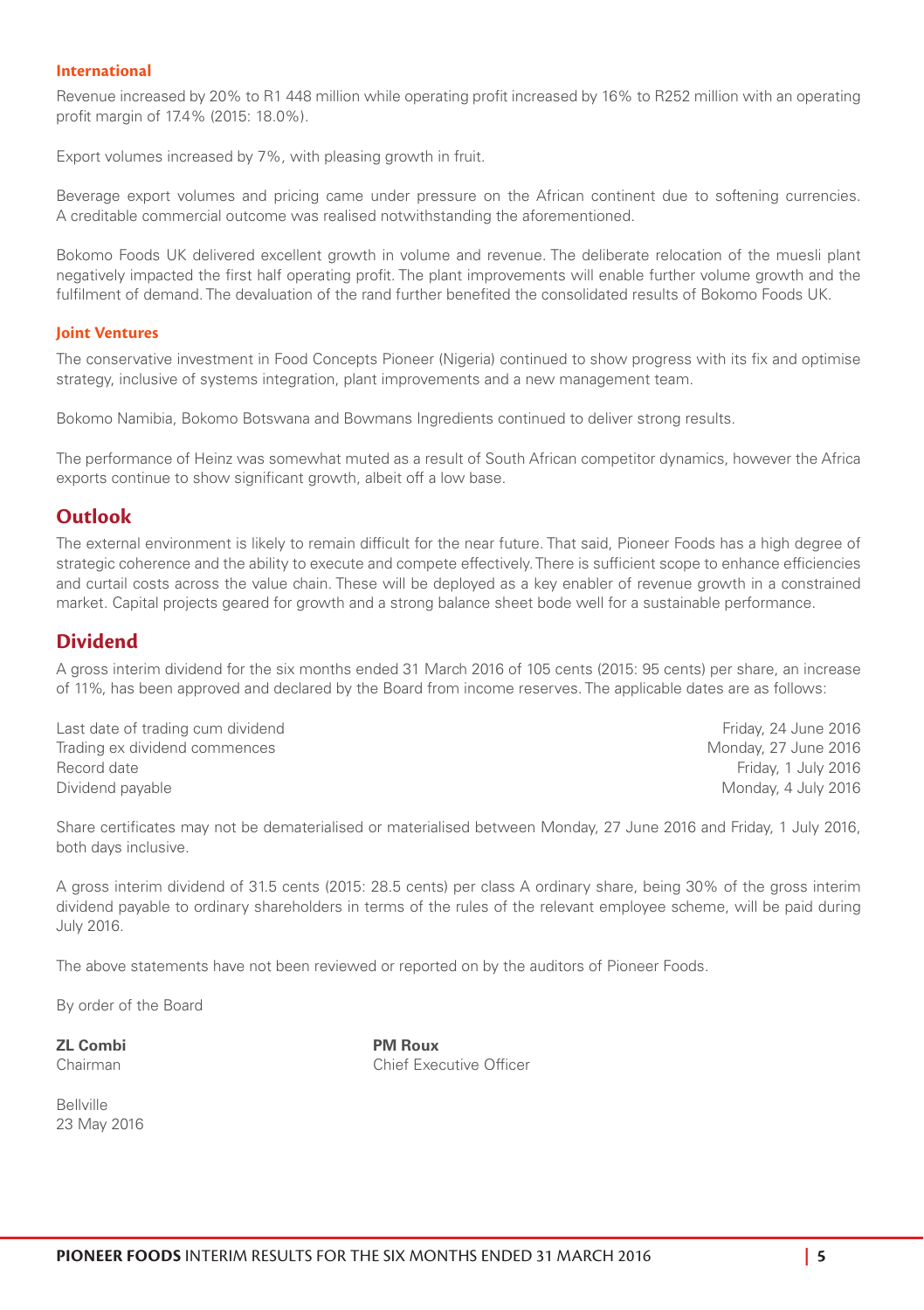# **PIONEER FOOD GROUP LIMITED**

**Condensed consolidated interim financial statements for the six months ended 31 March 2016**

### GROUP STATEMENT OF COMPREHENSIVE INCOME

|                                                                                                                         | <b>Unaudited</b>  | <b>Unaudited</b>  |                |
|-------------------------------------------------------------------------------------------------------------------------|-------------------|-------------------|----------------|
|                                                                                                                         | <b>Six months</b> | <b>Six months</b> | <b>Audited</b> |
|                                                                                                                         | ended             | ended             | Year ended     |
|                                                                                                                         | 31 March          | 31 March          | 30 September   |
|                                                                                                                         | 2016              | 2015              | 2015           |
|                                                                                                                         | R'm               | R'm               | R'm            |
| <b>Continuing operations</b>                                                                                            |                   |                   |                |
| Revenue                                                                                                                 | 10 009.7          | 9 4 4 9.7         | 18 748.2       |
| Cost of goods sold                                                                                                      | (6905.3)          | (6400.9)          | (12773.7)      |
| Gross profit                                                                                                            | 3 104.4           | 3 048.8           | 5974.5         |
| Other income and gains/(losses) - net                                                                                   | 111.2             | 57.0              | 184.7          |
| Other expenses                                                                                                          | (1837.3)          | (2143.4)          | (4313.3)       |
| Excluding the following:                                                                                                | (1980.0)          | (1940.3)          | (4006.5)       |
| Phase I B-BBEE transaction share-based payment income/(charge)                                                          | 142.7             | (203.1)           | (306.8)        |
| Items of a capital nature                                                                                               | 12.3              | (45.5)            | (48.5)         |
| Operating profit                                                                                                        | 1 3 9 0.6         | 916.9             | 1 7 9 7.4      |
| Investment income                                                                                                       | 27.3              | 16.1              | 39.3           |
| Finance costs                                                                                                           | (74.8)            | (67.1)            | (142.1)        |
| Share of profit of investments accounted for using the equity method                                                    | 41.6              | 33.3              | 71.4           |
| Profit before income tax                                                                                                | 1 3 8 4 . 7       | 899.2             | 1766.0         |
| Income tax expense                                                                                                      | (347.9)           | (318.4)           | (588.7)        |
| Profit for the period from continuing operations                                                                        | 1036.8            | 580.8             | 1 177.3        |
| Loss for the period from discontinued operations (attributable to                                                       |                   |                   |                |
| owners of the parent)                                                                                                   |                   | (35.7)            | (45.0)         |
| Profit for the period                                                                                                   | 1 036.8           | 545.1             | 1 132.3        |
| Other comprehensive income/(loss) for the period<br>Items that will not subsequently be reclassified to profit or loss: |                   |                   |                |
| Remeasurement of post-employment benefit obligations                                                                    |                   |                   | (1.0)          |
| Items that may subsequently be reclassified to profit or loss:                                                          | 55.0              | (7.0)             | 70.3           |
| Fair value adjustments to cash flow hedging reserve                                                                     | 37.3              | (11.2)            | 12.3           |
| For the period                                                                                                          | 282.1             | 7.0               | 86.9           |
| Current income tax effect                                                                                               | (78.1)            | (4.3)             | (31.0)         |
| Deferred income tax effect                                                                                              | (0.8)             | 2.3               | 6.6            |
| Reclassified to profit or loss                                                                                          | (230.4)           | (22.5)            | (69.8)         |
| Current income tax effect                                                                                               | 66.4              | 7.2               | 26.4           |
| Deferred income tax effect                                                                                              | (1.9)             | (0.9)             | (6.8)          |
| Fair value adjustments on available-for-sale financial assets                                                           | 4.9               | 2.7               | (4.6)          |
| For the period                                                                                                          | 8.9               | 5.6               | (0.6)          |
| Deferred income tax effect                                                                                              | (0.3)             | (0.5)             | (0.2)          |
| Reclassified to profit or loss                                                                                          | (3.7)             | (2.4)             | (3.8)          |
| Share of other comprehensive income of investments accounted for                                                        |                   |                   |                |
| using the equity method                                                                                                 | 6.7               | 2.6               | 22.7           |
| Movement on foreign currency translation reserve                                                                        | 6.1               | (1.1)             | 39.9           |
| Total comprehensive income for the period                                                                               | 1 091.8           | 538.1             | 1 201.6        |
| Profit/(loss) for the period attributable to:                                                                           |                   |                   |                |
| Owners of the parent                                                                                                    |                   |                   |                |
| For continuing operations                                                                                               | 1036.8            | 580.3             | 1 175.4        |
| For discontinued operations                                                                                             |                   | (35.7)            | (45.0)         |
| Non-controlling interest                                                                                                |                   |                   |                |
| For continuing operations                                                                                               |                   | 0.5               | 1.9            |
|                                                                                                                         | 1036.8            | 545.1             | 1 132.3        |
| Total comprehensive income/(loss) for the period attributable to:                                                       |                   |                   |                |
| Owners of the parent                                                                                                    |                   |                   |                |
| For continuing operations                                                                                               | 1 091.8           | 573.3             | 1 244.7        |
| For discontinued operations                                                                                             |                   | (35.7)            | (45.0)         |
| Non-controlling interest                                                                                                |                   |                   |                |
| For continuing operations                                                                                               |                   | 0.5               | 1.9            |
|                                                                                                                         | 1 091.8           | 538.1             | 1 201.6        |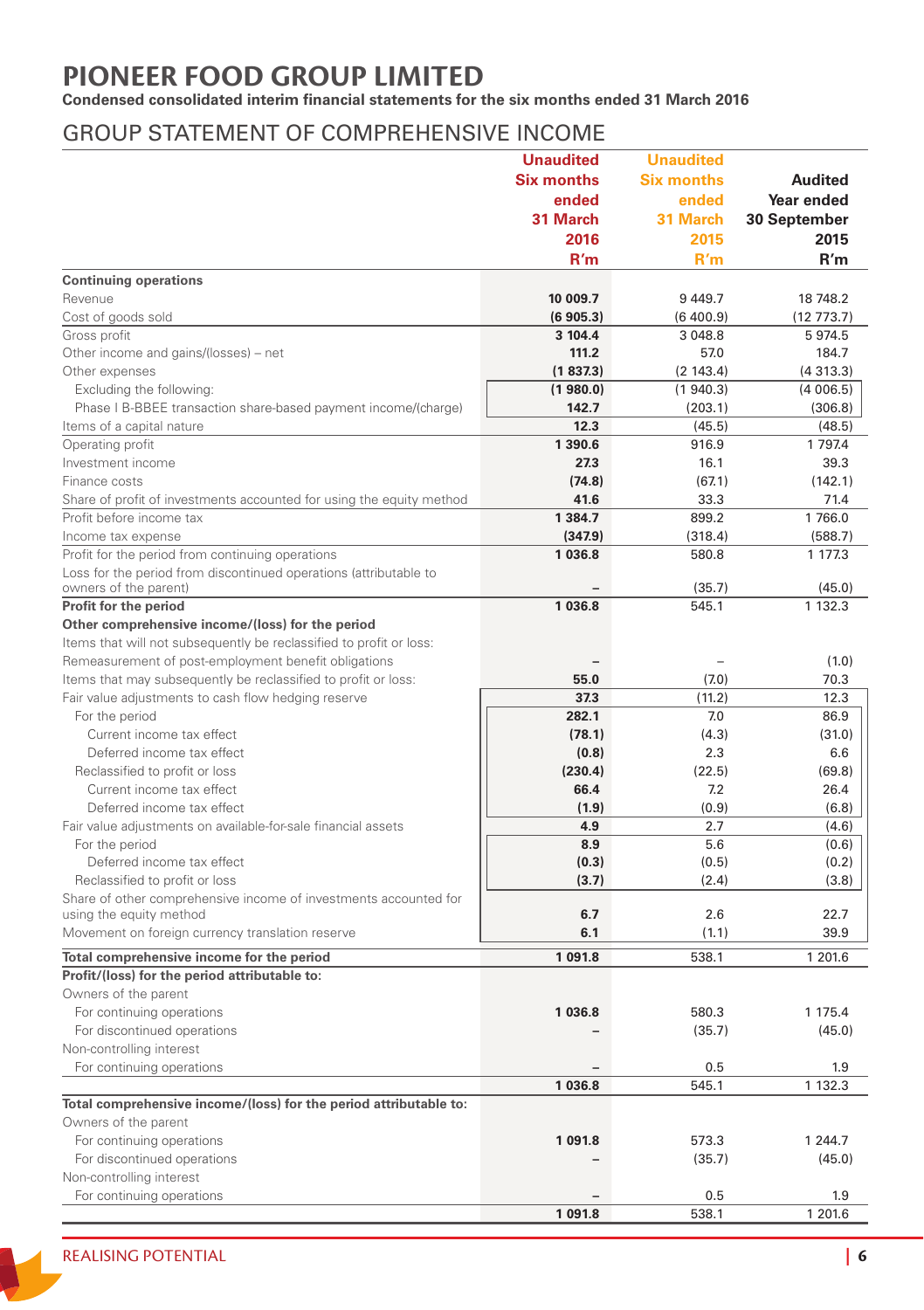### HEADLINE EARNINGS RECONCILIATION

| <b>Six months</b><br><b>Six months</b><br><b>Audited</b><br>ended<br>ended<br>Year ended<br>31 March<br>31 March<br>30 September<br>2016<br>2015<br>2015<br>R'm<br>R'm<br>R'm<br>Reconciliation between profit/(loss) attributable to owners of the<br>parent and headline earnings<br>Profit/(loss) attributable to owners of the parent<br>1 036.8<br>544.6<br>1 130.4<br>1 036.8<br>580.3<br>1 175.4<br>For continuing operations<br>For discontinued operations<br>(45.0)<br>(35.7)<br>(6.7)<br>46.3<br>50.8<br>Remeasurement of items of a capital nature – continuing operations<br>Net (profit)/loss on disposal of property, plant and equipment and<br>(2.5)<br>intangible assets<br>(2.7)<br>1.7<br>(3.7)<br>Net profit on disposal of available-for-sale financial assets<br>(2.4)<br>(3.8)<br>Net profit on disposal of subsidiary<br>(24.2)<br>$\overline{\phantom{0}}$<br>Impairment of available-for-sale financial assets<br>18.1<br>50.6<br>50.6<br>Before tax<br>(12.3)<br>45.5<br>48.5<br>5.6<br>Tax effect on remeasurement of items of a capital nature<br>0.8<br>2.3<br>Remeasurement of items of a capital nature - discontinued operations<br>35.7<br>45.0<br>Net loss on unbundling of Quantum Foods and disposal of Quantum<br>27.4<br>Foods shares<br>17.9<br>$\overline{\phantom{a}}$<br>Tax effect on remeasurement of items of a capital nature<br>17.8<br>17.6<br>$\overline{\phantom{a}}$<br>Remeasurement of items of a capital nature included in equity-<br>accounted results<br>(0.1)<br>0.6<br>1.1<br>Effect on remeasurement of items of a capital nature<br>(0.1)<br>0.8<br>1.5<br>Tax effect on remeasurement of items of a capital nature<br>(0.2)<br>(0.4)<br>1 030.0<br><b>Headline earnings</b><br>627.2<br>1 2 2 7 . 3<br>1 030.0<br>For continuing operations<br>627.2<br>1 2 2 7 . 3<br>For discontinued operations<br>(142.7)<br>203.1<br>306.8<br>Phase I B-BBEE transaction share-based payment (income)/charge<br>Adjusted headline earnings (Note 1)<br>887.3<br>830.3<br>1534.1<br>830.3<br>For continuing operations<br>887.3<br>1534.1<br>For discontinued operations<br>$\overline{\phantom{0}}$<br>Number of issued ordinary shares (million)<br>232.3<br>232.4<br>232.7<br>Number of issued treasury shares:<br>- held by subsidiary (million)<br>18.0<br>18.0<br>18.0<br>- held by share incentive trust (million)<br>0.1<br>0.8<br>0.7<br>- held by B-BBEE equity transaction participants (million)<br>18.1<br>18.1<br>18.1<br>- held by BEE trust (million)<br>10.7<br>10.7<br>10.7<br>Number of issued class A ordinary shares (million)<br>3.9<br>4.6<br>4.2<br>Weighted average number of ordinary shares (million)<br>185.1<br>184.0<br>184.5<br>Weighted average number of ordinary shares - diluted (million)<br>199.4<br>198.4<br>200.1<br>Earnings per ordinary share (cents):<br>295.9<br>612.8<br>– basic<br>560.1<br>520.1<br>- diluted<br>274.4<br>564.9<br>- headline<br>340.8<br>556.4<br>665.3<br>- diluted headline<br>516.6<br>316.1<br>613.4<br>- adjusted headline (Note 1)<br>479.3<br>451.2<br>831.6<br>- diluted adjusted headline (Note 1)<br>445.1<br>418.5<br>766.7<br>Gross dividend per ordinary share (cents)<br>105.0<br>95.0<br>332.0<br>Gross dividend per class A ordinary share (cents)<br>31.5<br>28.5<br>99.6<br>Net asset value per ordinary share (cents)<br>4 096.1<br>3 450.0<br>3757.6<br>12.5<br>16.2<br>5.8<br>Debt to equity ratio (%) | <b>Unaudited</b> | <b>Unaudited</b> |  |
|-------------------------------------------------------------------------------------------------------------------------------------------------------------------------------------------------------------------------------------------------------------------------------------------------------------------------------------------------------------------------------------------------------------------------------------------------------------------------------------------------------------------------------------------------------------------------------------------------------------------------------------------------------------------------------------------------------------------------------------------------------------------------------------------------------------------------------------------------------------------------------------------------------------------------------------------------------------------------------------------------------------------------------------------------------------------------------------------------------------------------------------------------------------------------------------------------------------------------------------------------------------------------------------------------------------------------------------------------------------------------------------------------------------------------------------------------------------------------------------------------------------------------------------------------------------------------------------------------------------------------------------------------------------------------------------------------------------------------------------------------------------------------------------------------------------------------------------------------------------------------------------------------------------------------------------------------------------------------------------------------------------------------------------------------------------------------------------------------------------------------------------------------------------------------------------------------------------------------------------------------------------------------------------------------------------------------------------------------------------------------------------------------------------------------------------------------------------------------------------------------------------------------------------------------------------------------------------------------------------------------------------------------------------------------------------------------------------------------------------------------------------------------------------------------------------------------------------------------------------------------------------------------------------------------------------------------------------------------------------------------------------------------------------------------------------------------------------------------------------------------------------------------------------------------------------------------------------------------------------------------------------------------------------------------------------------------------------------------------------------------------------------------------------------------------------------------|------------------|------------------|--|
|                                                                                                                                                                                                                                                                                                                                                                                                                                                                                                                                                                                                                                                                                                                                                                                                                                                                                                                                                                                                                                                                                                                                                                                                                                                                                                                                                                                                                                                                                                                                                                                                                                                                                                                                                                                                                                                                                                                                                                                                                                                                                                                                                                                                                                                                                                                                                                                                                                                                                                                                                                                                                                                                                                                                                                                                                                                                                                                                                                                                                                                                                                                                                                                                                                                                                                                                                                                                                                                 |                  |                  |  |
|                                                                                                                                                                                                                                                                                                                                                                                                                                                                                                                                                                                                                                                                                                                                                                                                                                                                                                                                                                                                                                                                                                                                                                                                                                                                                                                                                                                                                                                                                                                                                                                                                                                                                                                                                                                                                                                                                                                                                                                                                                                                                                                                                                                                                                                                                                                                                                                                                                                                                                                                                                                                                                                                                                                                                                                                                                                                                                                                                                                                                                                                                                                                                                                                                                                                                                                                                                                                                                                 |                  |                  |  |
|                                                                                                                                                                                                                                                                                                                                                                                                                                                                                                                                                                                                                                                                                                                                                                                                                                                                                                                                                                                                                                                                                                                                                                                                                                                                                                                                                                                                                                                                                                                                                                                                                                                                                                                                                                                                                                                                                                                                                                                                                                                                                                                                                                                                                                                                                                                                                                                                                                                                                                                                                                                                                                                                                                                                                                                                                                                                                                                                                                                                                                                                                                                                                                                                                                                                                                                                                                                                                                                 |                  |                  |  |
|                                                                                                                                                                                                                                                                                                                                                                                                                                                                                                                                                                                                                                                                                                                                                                                                                                                                                                                                                                                                                                                                                                                                                                                                                                                                                                                                                                                                                                                                                                                                                                                                                                                                                                                                                                                                                                                                                                                                                                                                                                                                                                                                                                                                                                                                                                                                                                                                                                                                                                                                                                                                                                                                                                                                                                                                                                                                                                                                                                                                                                                                                                                                                                                                                                                                                                                                                                                                                                                 |                  |                  |  |
|                                                                                                                                                                                                                                                                                                                                                                                                                                                                                                                                                                                                                                                                                                                                                                                                                                                                                                                                                                                                                                                                                                                                                                                                                                                                                                                                                                                                                                                                                                                                                                                                                                                                                                                                                                                                                                                                                                                                                                                                                                                                                                                                                                                                                                                                                                                                                                                                                                                                                                                                                                                                                                                                                                                                                                                                                                                                                                                                                                                                                                                                                                                                                                                                                                                                                                                                                                                                                                                 |                  |                  |  |
|                                                                                                                                                                                                                                                                                                                                                                                                                                                                                                                                                                                                                                                                                                                                                                                                                                                                                                                                                                                                                                                                                                                                                                                                                                                                                                                                                                                                                                                                                                                                                                                                                                                                                                                                                                                                                                                                                                                                                                                                                                                                                                                                                                                                                                                                                                                                                                                                                                                                                                                                                                                                                                                                                                                                                                                                                                                                                                                                                                                                                                                                                                                                                                                                                                                                                                                                                                                                                                                 |                  |                  |  |
|                                                                                                                                                                                                                                                                                                                                                                                                                                                                                                                                                                                                                                                                                                                                                                                                                                                                                                                                                                                                                                                                                                                                                                                                                                                                                                                                                                                                                                                                                                                                                                                                                                                                                                                                                                                                                                                                                                                                                                                                                                                                                                                                                                                                                                                                                                                                                                                                                                                                                                                                                                                                                                                                                                                                                                                                                                                                                                                                                                                                                                                                                                                                                                                                                                                                                                                                                                                                                                                 |                  |                  |  |
|                                                                                                                                                                                                                                                                                                                                                                                                                                                                                                                                                                                                                                                                                                                                                                                                                                                                                                                                                                                                                                                                                                                                                                                                                                                                                                                                                                                                                                                                                                                                                                                                                                                                                                                                                                                                                                                                                                                                                                                                                                                                                                                                                                                                                                                                                                                                                                                                                                                                                                                                                                                                                                                                                                                                                                                                                                                                                                                                                                                                                                                                                                                                                                                                                                                                                                                                                                                                                                                 |                  |                  |  |
|                                                                                                                                                                                                                                                                                                                                                                                                                                                                                                                                                                                                                                                                                                                                                                                                                                                                                                                                                                                                                                                                                                                                                                                                                                                                                                                                                                                                                                                                                                                                                                                                                                                                                                                                                                                                                                                                                                                                                                                                                                                                                                                                                                                                                                                                                                                                                                                                                                                                                                                                                                                                                                                                                                                                                                                                                                                                                                                                                                                                                                                                                                                                                                                                                                                                                                                                                                                                                                                 |                  |                  |  |
|                                                                                                                                                                                                                                                                                                                                                                                                                                                                                                                                                                                                                                                                                                                                                                                                                                                                                                                                                                                                                                                                                                                                                                                                                                                                                                                                                                                                                                                                                                                                                                                                                                                                                                                                                                                                                                                                                                                                                                                                                                                                                                                                                                                                                                                                                                                                                                                                                                                                                                                                                                                                                                                                                                                                                                                                                                                                                                                                                                                                                                                                                                                                                                                                                                                                                                                                                                                                                                                 |                  |                  |  |
|                                                                                                                                                                                                                                                                                                                                                                                                                                                                                                                                                                                                                                                                                                                                                                                                                                                                                                                                                                                                                                                                                                                                                                                                                                                                                                                                                                                                                                                                                                                                                                                                                                                                                                                                                                                                                                                                                                                                                                                                                                                                                                                                                                                                                                                                                                                                                                                                                                                                                                                                                                                                                                                                                                                                                                                                                                                                                                                                                                                                                                                                                                                                                                                                                                                                                                                                                                                                                                                 |                  |                  |  |
|                                                                                                                                                                                                                                                                                                                                                                                                                                                                                                                                                                                                                                                                                                                                                                                                                                                                                                                                                                                                                                                                                                                                                                                                                                                                                                                                                                                                                                                                                                                                                                                                                                                                                                                                                                                                                                                                                                                                                                                                                                                                                                                                                                                                                                                                                                                                                                                                                                                                                                                                                                                                                                                                                                                                                                                                                                                                                                                                                                                                                                                                                                                                                                                                                                                                                                                                                                                                                                                 |                  |                  |  |
|                                                                                                                                                                                                                                                                                                                                                                                                                                                                                                                                                                                                                                                                                                                                                                                                                                                                                                                                                                                                                                                                                                                                                                                                                                                                                                                                                                                                                                                                                                                                                                                                                                                                                                                                                                                                                                                                                                                                                                                                                                                                                                                                                                                                                                                                                                                                                                                                                                                                                                                                                                                                                                                                                                                                                                                                                                                                                                                                                                                                                                                                                                                                                                                                                                                                                                                                                                                                                                                 |                  |                  |  |
|                                                                                                                                                                                                                                                                                                                                                                                                                                                                                                                                                                                                                                                                                                                                                                                                                                                                                                                                                                                                                                                                                                                                                                                                                                                                                                                                                                                                                                                                                                                                                                                                                                                                                                                                                                                                                                                                                                                                                                                                                                                                                                                                                                                                                                                                                                                                                                                                                                                                                                                                                                                                                                                                                                                                                                                                                                                                                                                                                                                                                                                                                                                                                                                                                                                                                                                                                                                                                                                 |                  |                  |  |
|                                                                                                                                                                                                                                                                                                                                                                                                                                                                                                                                                                                                                                                                                                                                                                                                                                                                                                                                                                                                                                                                                                                                                                                                                                                                                                                                                                                                                                                                                                                                                                                                                                                                                                                                                                                                                                                                                                                                                                                                                                                                                                                                                                                                                                                                                                                                                                                                                                                                                                                                                                                                                                                                                                                                                                                                                                                                                                                                                                                                                                                                                                                                                                                                                                                                                                                                                                                                                                                 |                  |                  |  |
|                                                                                                                                                                                                                                                                                                                                                                                                                                                                                                                                                                                                                                                                                                                                                                                                                                                                                                                                                                                                                                                                                                                                                                                                                                                                                                                                                                                                                                                                                                                                                                                                                                                                                                                                                                                                                                                                                                                                                                                                                                                                                                                                                                                                                                                                                                                                                                                                                                                                                                                                                                                                                                                                                                                                                                                                                                                                                                                                                                                                                                                                                                                                                                                                                                                                                                                                                                                                                                                 |                  |                  |  |
|                                                                                                                                                                                                                                                                                                                                                                                                                                                                                                                                                                                                                                                                                                                                                                                                                                                                                                                                                                                                                                                                                                                                                                                                                                                                                                                                                                                                                                                                                                                                                                                                                                                                                                                                                                                                                                                                                                                                                                                                                                                                                                                                                                                                                                                                                                                                                                                                                                                                                                                                                                                                                                                                                                                                                                                                                                                                                                                                                                                                                                                                                                                                                                                                                                                                                                                                                                                                                                                 |                  |                  |  |
|                                                                                                                                                                                                                                                                                                                                                                                                                                                                                                                                                                                                                                                                                                                                                                                                                                                                                                                                                                                                                                                                                                                                                                                                                                                                                                                                                                                                                                                                                                                                                                                                                                                                                                                                                                                                                                                                                                                                                                                                                                                                                                                                                                                                                                                                                                                                                                                                                                                                                                                                                                                                                                                                                                                                                                                                                                                                                                                                                                                                                                                                                                                                                                                                                                                                                                                                                                                                                                                 |                  |                  |  |
|                                                                                                                                                                                                                                                                                                                                                                                                                                                                                                                                                                                                                                                                                                                                                                                                                                                                                                                                                                                                                                                                                                                                                                                                                                                                                                                                                                                                                                                                                                                                                                                                                                                                                                                                                                                                                                                                                                                                                                                                                                                                                                                                                                                                                                                                                                                                                                                                                                                                                                                                                                                                                                                                                                                                                                                                                                                                                                                                                                                                                                                                                                                                                                                                                                                                                                                                                                                                                                                 |                  |                  |  |
|                                                                                                                                                                                                                                                                                                                                                                                                                                                                                                                                                                                                                                                                                                                                                                                                                                                                                                                                                                                                                                                                                                                                                                                                                                                                                                                                                                                                                                                                                                                                                                                                                                                                                                                                                                                                                                                                                                                                                                                                                                                                                                                                                                                                                                                                                                                                                                                                                                                                                                                                                                                                                                                                                                                                                                                                                                                                                                                                                                                                                                                                                                                                                                                                                                                                                                                                                                                                                                                 |                  |                  |  |
|                                                                                                                                                                                                                                                                                                                                                                                                                                                                                                                                                                                                                                                                                                                                                                                                                                                                                                                                                                                                                                                                                                                                                                                                                                                                                                                                                                                                                                                                                                                                                                                                                                                                                                                                                                                                                                                                                                                                                                                                                                                                                                                                                                                                                                                                                                                                                                                                                                                                                                                                                                                                                                                                                                                                                                                                                                                                                                                                                                                                                                                                                                                                                                                                                                                                                                                                                                                                                                                 |                  |                  |  |
|                                                                                                                                                                                                                                                                                                                                                                                                                                                                                                                                                                                                                                                                                                                                                                                                                                                                                                                                                                                                                                                                                                                                                                                                                                                                                                                                                                                                                                                                                                                                                                                                                                                                                                                                                                                                                                                                                                                                                                                                                                                                                                                                                                                                                                                                                                                                                                                                                                                                                                                                                                                                                                                                                                                                                                                                                                                                                                                                                                                                                                                                                                                                                                                                                                                                                                                                                                                                                                                 |                  |                  |  |
|                                                                                                                                                                                                                                                                                                                                                                                                                                                                                                                                                                                                                                                                                                                                                                                                                                                                                                                                                                                                                                                                                                                                                                                                                                                                                                                                                                                                                                                                                                                                                                                                                                                                                                                                                                                                                                                                                                                                                                                                                                                                                                                                                                                                                                                                                                                                                                                                                                                                                                                                                                                                                                                                                                                                                                                                                                                                                                                                                                                                                                                                                                                                                                                                                                                                                                                                                                                                                                                 |                  |                  |  |
|                                                                                                                                                                                                                                                                                                                                                                                                                                                                                                                                                                                                                                                                                                                                                                                                                                                                                                                                                                                                                                                                                                                                                                                                                                                                                                                                                                                                                                                                                                                                                                                                                                                                                                                                                                                                                                                                                                                                                                                                                                                                                                                                                                                                                                                                                                                                                                                                                                                                                                                                                                                                                                                                                                                                                                                                                                                                                                                                                                                                                                                                                                                                                                                                                                                                                                                                                                                                                                                 |                  |                  |  |
|                                                                                                                                                                                                                                                                                                                                                                                                                                                                                                                                                                                                                                                                                                                                                                                                                                                                                                                                                                                                                                                                                                                                                                                                                                                                                                                                                                                                                                                                                                                                                                                                                                                                                                                                                                                                                                                                                                                                                                                                                                                                                                                                                                                                                                                                                                                                                                                                                                                                                                                                                                                                                                                                                                                                                                                                                                                                                                                                                                                                                                                                                                                                                                                                                                                                                                                                                                                                                                                 |                  |                  |  |
|                                                                                                                                                                                                                                                                                                                                                                                                                                                                                                                                                                                                                                                                                                                                                                                                                                                                                                                                                                                                                                                                                                                                                                                                                                                                                                                                                                                                                                                                                                                                                                                                                                                                                                                                                                                                                                                                                                                                                                                                                                                                                                                                                                                                                                                                                                                                                                                                                                                                                                                                                                                                                                                                                                                                                                                                                                                                                                                                                                                                                                                                                                                                                                                                                                                                                                                                                                                                                                                 |                  |                  |  |
|                                                                                                                                                                                                                                                                                                                                                                                                                                                                                                                                                                                                                                                                                                                                                                                                                                                                                                                                                                                                                                                                                                                                                                                                                                                                                                                                                                                                                                                                                                                                                                                                                                                                                                                                                                                                                                                                                                                                                                                                                                                                                                                                                                                                                                                                                                                                                                                                                                                                                                                                                                                                                                                                                                                                                                                                                                                                                                                                                                                                                                                                                                                                                                                                                                                                                                                                                                                                                                                 |                  |                  |  |
|                                                                                                                                                                                                                                                                                                                                                                                                                                                                                                                                                                                                                                                                                                                                                                                                                                                                                                                                                                                                                                                                                                                                                                                                                                                                                                                                                                                                                                                                                                                                                                                                                                                                                                                                                                                                                                                                                                                                                                                                                                                                                                                                                                                                                                                                                                                                                                                                                                                                                                                                                                                                                                                                                                                                                                                                                                                                                                                                                                                                                                                                                                                                                                                                                                                                                                                                                                                                                                                 |                  |                  |  |
|                                                                                                                                                                                                                                                                                                                                                                                                                                                                                                                                                                                                                                                                                                                                                                                                                                                                                                                                                                                                                                                                                                                                                                                                                                                                                                                                                                                                                                                                                                                                                                                                                                                                                                                                                                                                                                                                                                                                                                                                                                                                                                                                                                                                                                                                                                                                                                                                                                                                                                                                                                                                                                                                                                                                                                                                                                                                                                                                                                                                                                                                                                                                                                                                                                                                                                                                                                                                                                                 |                  |                  |  |
|                                                                                                                                                                                                                                                                                                                                                                                                                                                                                                                                                                                                                                                                                                                                                                                                                                                                                                                                                                                                                                                                                                                                                                                                                                                                                                                                                                                                                                                                                                                                                                                                                                                                                                                                                                                                                                                                                                                                                                                                                                                                                                                                                                                                                                                                                                                                                                                                                                                                                                                                                                                                                                                                                                                                                                                                                                                                                                                                                                                                                                                                                                                                                                                                                                                                                                                                                                                                                                                 |                  |                  |  |
|                                                                                                                                                                                                                                                                                                                                                                                                                                                                                                                                                                                                                                                                                                                                                                                                                                                                                                                                                                                                                                                                                                                                                                                                                                                                                                                                                                                                                                                                                                                                                                                                                                                                                                                                                                                                                                                                                                                                                                                                                                                                                                                                                                                                                                                                                                                                                                                                                                                                                                                                                                                                                                                                                                                                                                                                                                                                                                                                                                                                                                                                                                                                                                                                                                                                                                                                                                                                                                                 |                  |                  |  |
|                                                                                                                                                                                                                                                                                                                                                                                                                                                                                                                                                                                                                                                                                                                                                                                                                                                                                                                                                                                                                                                                                                                                                                                                                                                                                                                                                                                                                                                                                                                                                                                                                                                                                                                                                                                                                                                                                                                                                                                                                                                                                                                                                                                                                                                                                                                                                                                                                                                                                                                                                                                                                                                                                                                                                                                                                                                                                                                                                                                                                                                                                                                                                                                                                                                                                                                                                                                                                                                 |                  |                  |  |
|                                                                                                                                                                                                                                                                                                                                                                                                                                                                                                                                                                                                                                                                                                                                                                                                                                                                                                                                                                                                                                                                                                                                                                                                                                                                                                                                                                                                                                                                                                                                                                                                                                                                                                                                                                                                                                                                                                                                                                                                                                                                                                                                                                                                                                                                                                                                                                                                                                                                                                                                                                                                                                                                                                                                                                                                                                                                                                                                                                                                                                                                                                                                                                                                                                                                                                                                                                                                                                                 |                  |                  |  |
|                                                                                                                                                                                                                                                                                                                                                                                                                                                                                                                                                                                                                                                                                                                                                                                                                                                                                                                                                                                                                                                                                                                                                                                                                                                                                                                                                                                                                                                                                                                                                                                                                                                                                                                                                                                                                                                                                                                                                                                                                                                                                                                                                                                                                                                                                                                                                                                                                                                                                                                                                                                                                                                                                                                                                                                                                                                                                                                                                                                                                                                                                                                                                                                                                                                                                                                                                                                                                                                 |                  |                  |  |
|                                                                                                                                                                                                                                                                                                                                                                                                                                                                                                                                                                                                                                                                                                                                                                                                                                                                                                                                                                                                                                                                                                                                                                                                                                                                                                                                                                                                                                                                                                                                                                                                                                                                                                                                                                                                                                                                                                                                                                                                                                                                                                                                                                                                                                                                                                                                                                                                                                                                                                                                                                                                                                                                                                                                                                                                                                                                                                                                                                                                                                                                                                                                                                                                                                                                                                                                                                                                                                                 |                  |                  |  |
|                                                                                                                                                                                                                                                                                                                                                                                                                                                                                                                                                                                                                                                                                                                                                                                                                                                                                                                                                                                                                                                                                                                                                                                                                                                                                                                                                                                                                                                                                                                                                                                                                                                                                                                                                                                                                                                                                                                                                                                                                                                                                                                                                                                                                                                                                                                                                                                                                                                                                                                                                                                                                                                                                                                                                                                                                                                                                                                                                                                                                                                                                                                                                                                                                                                                                                                                                                                                                                                 |                  |                  |  |
|                                                                                                                                                                                                                                                                                                                                                                                                                                                                                                                                                                                                                                                                                                                                                                                                                                                                                                                                                                                                                                                                                                                                                                                                                                                                                                                                                                                                                                                                                                                                                                                                                                                                                                                                                                                                                                                                                                                                                                                                                                                                                                                                                                                                                                                                                                                                                                                                                                                                                                                                                                                                                                                                                                                                                                                                                                                                                                                                                                                                                                                                                                                                                                                                                                                                                                                                                                                                                                                 |                  |                  |  |
|                                                                                                                                                                                                                                                                                                                                                                                                                                                                                                                                                                                                                                                                                                                                                                                                                                                                                                                                                                                                                                                                                                                                                                                                                                                                                                                                                                                                                                                                                                                                                                                                                                                                                                                                                                                                                                                                                                                                                                                                                                                                                                                                                                                                                                                                                                                                                                                                                                                                                                                                                                                                                                                                                                                                                                                                                                                                                                                                                                                                                                                                                                                                                                                                                                                                                                                                                                                                                                                 |                  |                  |  |
|                                                                                                                                                                                                                                                                                                                                                                                                                                                                                                                                                                                                                                                                                                                                                                                                                                                                                                                                                                                                                                                                                                                                                                                                                                                                                                                                                                                                                                                                                                                                                                                                                                                                                                                                                                                                                                                                                                                                                                                                                                                                                                                                                                                                                                                                                                                                                                                                                                                                                                                                                                                                                                                                                                                                                                                                                                                                                                                                                                                                                                                                                                                                                                                                                                                                                                                                                                                                                                                 |                  |                  |  |
|                                                                                                                                                                                                                                                                                                                                                                                                                                                                                                                                                                                                                                                                                                                                                                                                                                                                                                                                                                                                                                                                                                                                                                                                                                                                                                                                                                                                                                                                                                                                                                                                                                                                                                                                                                                                                                                                                                                                                                                                                                                                                                                                                                                                                                                                                                                                                                                                                                                                                                                                                                                                                                                                                                                                                                                                                                                                                                                                                                                                                                                                                                                                                                                                                                                                                                                                                                                                                                                 |                  |                  |  |
|                                                                                                                                                                                                                                                                                                                                                                                                                                                                                                                                                                                                                                                                                                                                                                                                                                                                                                                                                                                                                                                                                                                                                                                                                                                                                                                                                                                                                                                                                                                                                                                                                                                                                                                                                                                                                                                                                                                                                                                                                                                                                                                                                                                                                                                                                                                                                                                                                                                                                                                                                                                                                                                                                                                                                                                                                                                                                                                                                                                                                                                                                                                                                                                                                                                                                                                                                                                                                                                 |                  |                  |  |
|                                                                                                                                                                                                                                                                                                                                                                                                                                                                                                                                                                                                                                                                                                                                                                                                                                                                                                                                                                                                                                                                                                                                                                                                                                                                                                                                                                                                                                                                                                                                                                                                                                                                                                                                                                                                                                                                                                                                                                                                                                                                                                                                                                                                                                                                                                                                                                                                                                                                                                                                                                                                                                                                                                                                                                                                                                                                                                                                                                                                                                                                                                                                                                                                                                                                                                                                                                                                                                                 |                  |                  |  |
|                                                                                                                                                                                                                                                                                                                                                                                                                                                                                                                                                                                                                                                                                                                                                                                                                                                                                                                                                                                                                                                                                                                                                                                                                                                                                                                                                                                                                                                                                                                                                                                                                                                                                                                                                                                                                                                                                                                                                                                                                                                                                                                                                                                                                                                                                                                                                                                                                                                                                                                                                                                                                                                                                                                                                                                                                                                                                                                                                                                                                                                                                                                                                                                                                                                                                                                                                                                                                                                 |                  |                  |  |
|                                                                                                                                                                                                                                                                                                                                                                                                                                                                                                                                                                                                                                                                                                                                                                                                                                                                                                                                                                                                                                                                                                                                                                                                                                                                                                                                                                                                                                                                                                                                                                                                                                                                                                                                                                                                                                                                                                                                                                                                                                                                                                                                                                                                                                                                                                                                                                                                                                                                                                                                                                                                                                                                                                                                                                                                                                                                                                                                                                                                                                                                                                                                                                                                                                                                                                                                                                                                                                                 |                  |                  |  |
|                                                                                                                                                                                                                                                                                                                                                                                                                                                                                                                                                                                                                                                                                                                                                                                                                                                                                                                                                                                                                                                                                                                                                                                                                                                                                                                                                                                                                                                                                                                                                                                                                                                                                                                                                                                                                                                                                                                                                                                                                                                                                                                                                                                                                                                                                                                                                                                                                                                                                                                                                                                                                                                                                                                                                                                                                                                                                                                                                                                                                                                                                                                                                                                                                                                                                                                                                                                                                                                 |                  |                  |  |
|                                                                                                                                                                                                                                                                                                                                                                                                                                                                                                                                                                                                                                                                                                                                                                                                                                                                                                                                                                                                                                                                                                                                                                                                                                                                                                                                                                                                                                                                                                                                                                                                                                                                                                                                                                                                                                                                                                                                                                                                                                                                                                                                                                                                                                                                                                                                                                                                                                                                                                                                                                                                                                                                                                                                                                                                                                                                                                                                                                                                                                                                                                                                                                                                                                                                                                                                                                                                                                                 |                  |                  |  |
|                                                                                                                                                                                                                                                                                                                                                                                                                                                                                                                                                                                                                                                                                                                                                                                                                                                                                                                                                                                                                                                                                                                                                                                                                                                                                                                                                                                                                                                                                                                                                                                                                                                                                                                                                                                                                                                                                                                                                                                                                                                                                                                                                                                                                                                                                                                                                                                                                                                                                                                                                                                                                                                                                                                                                                                                                                                                                                                                                                                                                                                                                                                                                                                                                                                                                                                                                                                                                                                 |                  |                  |  |
|                                                                                                                                                                                                                                                                                                                                                                                                                                                                                                                                                                                                                                                                                                                                                                                                                                                                                                                                                                                                                                                                                                                                                                                                                                                                                                                                                                                                                                                                                                                                                                                                                                                                                                                                                                                                                                                                                                                                                                                                                                                                                                                                                                                                                                                                                                                                                                                                                                                                                                                                                                                                                                                                                                                                                                                                                                                                                                                                                                                                                                                                                                                                                                                                                                                                                                                                                                                                                                                 |                  |                  |  |
|                                                                                                                                                                                                                                                                                                                                                                                                                                                                                                                                                                                                                                                                                                                                                                                                                                                                                                                                                                                                                                                                                                                                                                                                                                                                                                                                                                                                                                                                                                                                                                                                                                                                                                                                                                                                                                                                                                                                                                                                                                                                                                                                                                                                                                                                                                                                                                                                                                                                                                                                                                                                                                                                                                                                                                                                                                                                                                                                                                                                                                                                                                                                                                                                                                                                                                                                                                                                                                                 |                  |                  |  |
|                                                                                                                                                                                                                                                                                                                                                                                                                                                                                                                                                                                                                                                                                                                                                                                                                                                                                                                                                                                                                                                                                                                                                                                                                                                                                                                                                                                                                                                                                                                                                                                                                                                                                                                                                                                                                                                                                                                                                                                                                                                                                                                                                                                                                                                                                                                                                                                                                                                                                                                                                                                                                                                                                                                                                                                                                                                                                                                                                                                                                                                                                                                                                                                                                                                                                                                                                                                                                                                 |                  |                  |  |
|                                                                                                                                                                                                                                                                                                                                                                                                                                                                                                                                                                                                                                                                                                                                                                                                                                                                                                                                                                                                                                                                                                                                                                                                                                                                                                                                                                                                                                                                                                                                                                                                                                                                                                                                                                                                                                                                                                                                                                                                                                                                                                                                                                                                                                                                                                                                                                                                                                                                                                                                                                                                                                                                                                                                                                                                                                                                                                                                                                                                                                                                                                                                                                                                                                                                                                                                                                                                                                                 |                  |                  |  |
|                                                                                                                                                                                                                                                                                                                                                                                                                                                                                                                                                                                                                                                                                                                                                                                                                                                                                                                                                                                                                                                                                                                                                                                                                                                                                                                                                                                                                                                                                                                                                                                                                                                                                                                                                                                                                                                                                                                                                                                                                                                                                                                                                                                                                                                                                                                                                                                                                                                                                                                                                                                                                                                                                                                                                                                                                                                                                                                                                                                                                                                                                                                                                                                                                                                                                                                                                                                                                                                 |                  |                  |  |

#### **Note 1**

Headline earnings ("HE") is calculated based on Circular 2/2015 issued by the South African Institute of Chartered Accountants. Adjusted HE is defined as HE adjusted<br>for the impact of the share-based payment income/(charge income/(charge).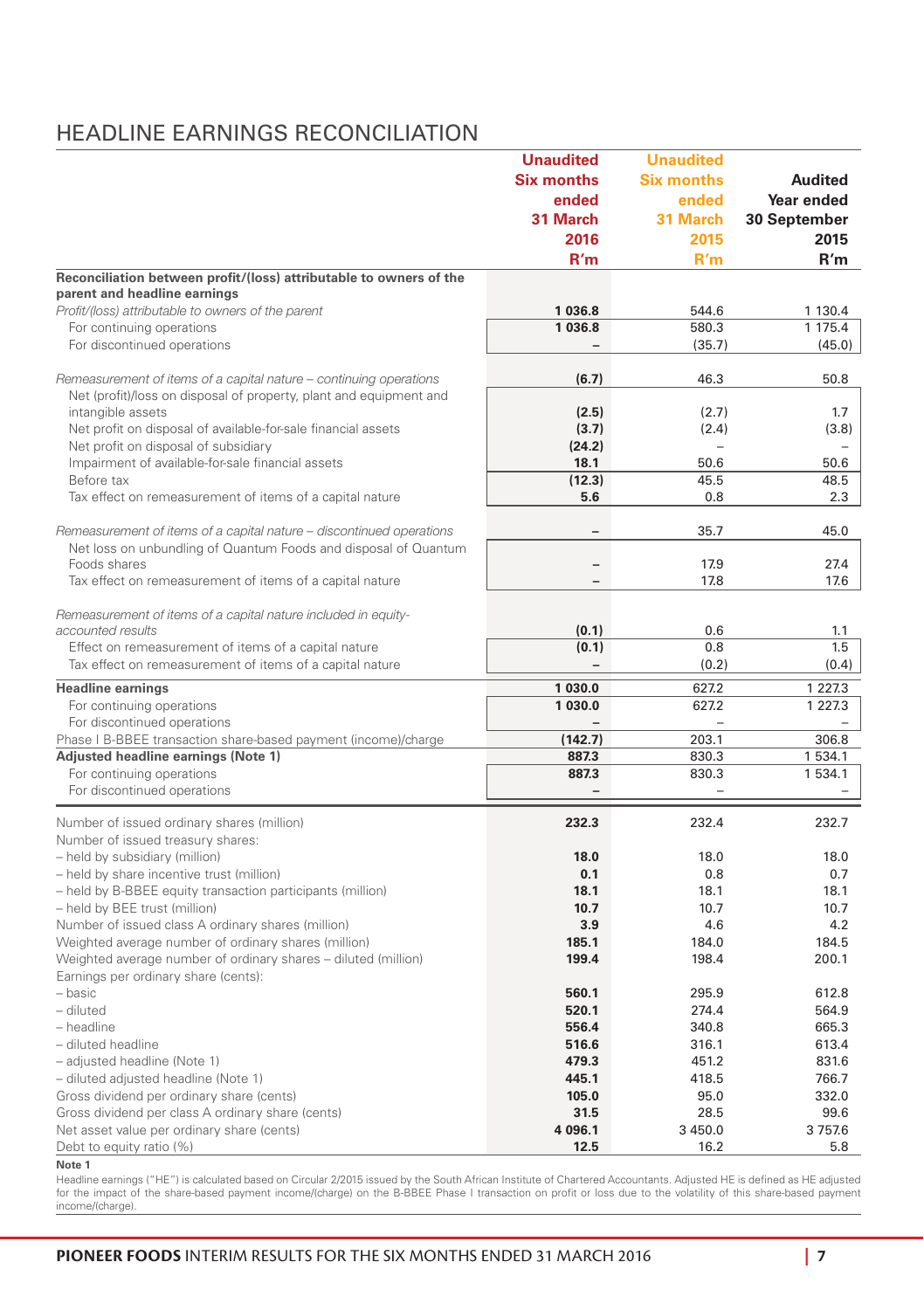### GROUP STATEMENT OF FINANCIAL POSITION

|                                                           | <b>Unaudited</b> | <b>Unaudited</b> | <b>Audited</b> |
|-----------------------------------------------------------|------------------|------------------|----------------|
|                                                           | 31 March         | 31 March         | 30 September   |
|                                                           | 2016             | 2015             | 2015           |
|                                                           | R'm              | R'm              | R'm            |
| <b>Assets</b>                                             |                  |                  |                |
| Property, plant and equipment                             | 4 4 7 6.3        | 4 3 6 4 .9       | 4 3 2 8 .9     |
| Goodwill                                                  | 225.0            | 251.3            | 224.4          |
| Other intangible assets                                   | 472.2            | 480.0            | 475.1          |
| <b>Biological assets</b>                                  | 16.0             | 16.0             | 16.0           |
| Investments in and loans to associates and joint ventures | 799.1            | 417.7            | 574.0          |
| Available-for-sale financial assets                       | 133.2            | 147.0            | 141.8          |
| Trade and other receivables                               | 19.7             | 23.3             | 24.3           |
| Deferred income tax                                       |                  | 2.1              | 0.2            |
| Non-current assets                                        | 6 141.5          | 5702.3           | 5 7 8 4.7      |
| <b>Current assets</b>                                     | 6 489.9          | 5 5 9 2.3        | 6 298.2        |
| Inventories                                               | 3 2 4 9 9        | 2 630.7          | 2678.9         |
| Derivative financial instruments                          | 13.9             | 14.1             | 20.6           |
| Trade and other receivables                               | 2 3 7 1 . 2      | 2 2 0 6.3        | 2 148.6        |
| Current income tax                                        | 0.3              | 0.3              | 1.3            |
| Cash and cash equivalents                                 | 854.6            | 740.9            | 1448.8         |
| Assets of disposal group classified as held for sale      |                  | 52.8             | 88.1           |
| <b>Total assets</b>                                       | 12 631.4         | 11 347.4         | 12 171.0       |
| <b>Equity and liabilities</b>                             |                  |                  |                |
| Capital and reserves attributable to owners of the parent | 7 594.1          | 6 375.6          | 6958.7         |
| Share capital                                             | 23.2             | 23.2             | 23.3           |
| Share premium                                             | 2 3 7 2 . 4      | 2 371.0          | 2 430.5        |
| Treasury shares                                           | (1188.0)         | (1204.8)         | (1204.1)       |
| Other reserves                                            | 473.6            | 347.7            | 460.5          |
| Retained earnings                                         | 5912.9           | 4838.5           | 5 2 4 8.5      |
| Non-controlling interest                                  |                  | 60.8             | 12.3           |
| <b>Total equity</b>                                       | 7 594.1          | 6 4 3 6.4        | 6971.0         |
| <b>Non-current liabilities</b>                            | 2 2 3 4 . 2      | 2 652.1          | 2 2 7 3.4      |
| Borrowings                                                |                  |                  |                |
| B-BBEE equity transaction third-party finance             | 449.7            | 449.7            | 449.7          |
| Other                                                     | 870.0            | 1 183.1          | 850.5          |
| Provisions for other liabilities and charges              | 112.3            | 104.3            | 110.4          |
| Share-based payment liability                             | 239.5            | 363.1            | 395.8          |
| Deferred income tax                                       | 562.7            | 551.9            | 467.0          |
| <b>Current liabilities</b>                                | 2 803.1          | 2 2 5 7 . 3      | 2 901.0        |
| Trade and other payables                                  | 2 189.9          | 1967.1           | 2 210.0        |
| Current income tax                                        | 42.0             | 58.8             | 21.0           |
| Derivative financial instruments                          | 32.4             | 17.5             | 15.8           |
| Borrowings                                                | 486.6            | 138.9            | 553.9          |
| Loan from joint venture                                   | 2.0              | 5.5              | 20.5           |
| Share-based payment liability                             | 49.7             | 69.0             | 79.3           |
| Dividends payable                                         | 0.5              | 0.5              | 0.5            |
| Liabilities of disposal group classified as held for sale |                  | 1.6              | 25.6           |
| <b>Total equity and liabilities</b>                       | 12 631.4         | 11 347.4         | 12 171.0       |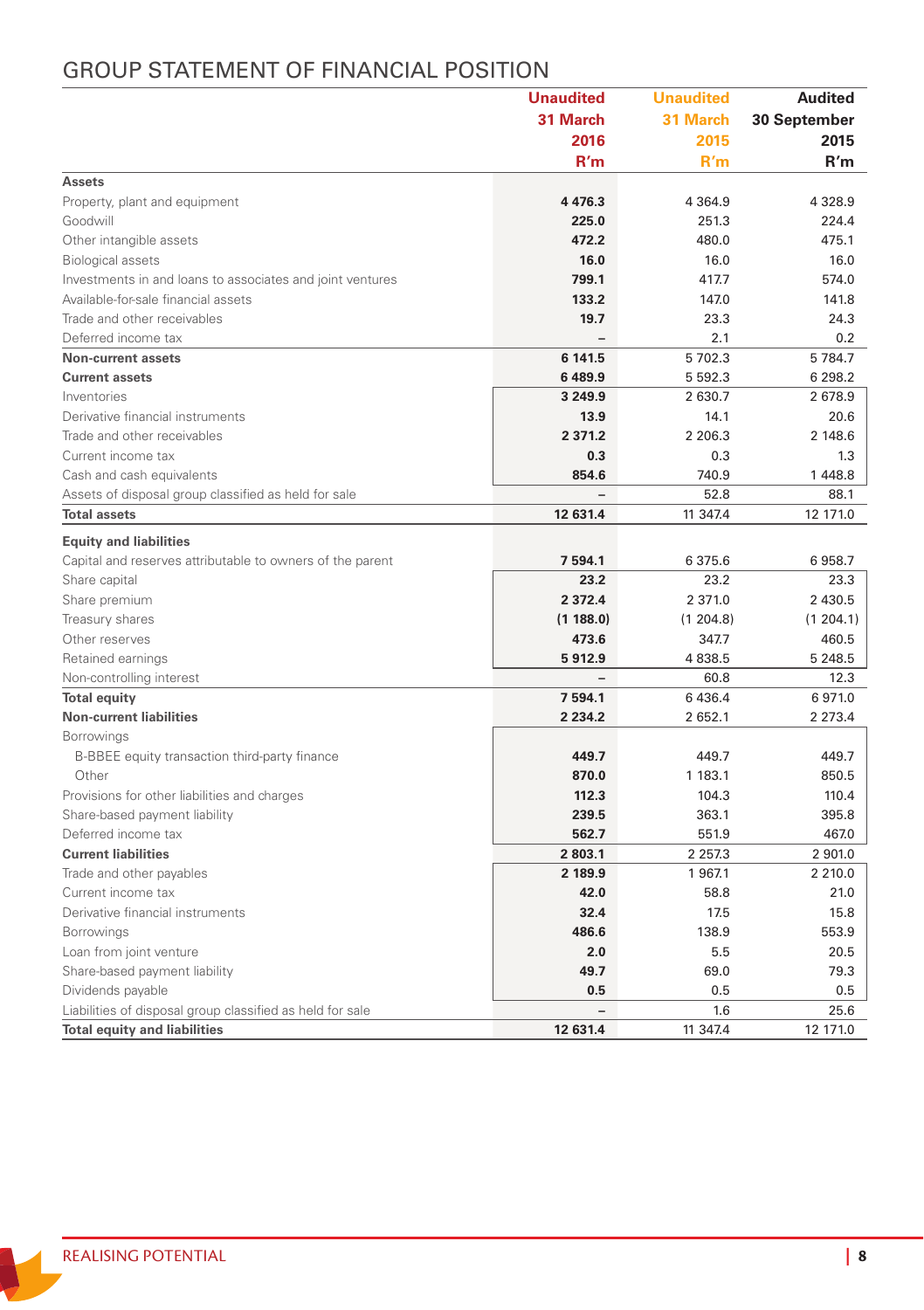|                   | <b>GROUP STATEMENT OF CHANGES IN EQUITY</b> |
|-------------------|---------------------------------------------|
| <b>Unaudited</b>  | Unaudited                                   |
| <b>Six months</b> | Six months                                  |
| ended             | ended                                       |
| 31 March          | 31 March                                    |

|                                                                                             | <b>Six months</b> | <b>Six months</b> | Audited      |
|---------------------------------------------------------------------------------------------|-------------------|-------------------|--------------|
|                                                                                             | ended             | ended             | Year ended   |
|                                                                                             | 31 March          | 31 March          | 30 September |
|                                                                                             | 2016              | 2015              | 2015         |
|                                                                                             | R'm               | R'm               | R'm          |
| Share capital, share premium and treasury shares                                            | 1 207.6           | 1 189.4           | 1 249.7      |
| Opening balance                                                                             | 1 249.7           | 1 0 9 1.9         | 1 0 9 1 . 9  |
| Movement in treasury shares                                                                 | 16.1              | (18.3)            | 5.3          |
| Ordinary shares acquired by BEE trust                                                       |                   |                   | (22.9)       |
| Ordinary shares issued - share appreciation rights                                          | 23.9              | 115.9             | 175.6        |
| Ordinary shares bought back from management share incentive<br>trust and cancelled          | (82.1)            |                   |              |
| Employee share scheme - repurchase of shares                                                |                   | (0.1)             | (0.2)        |
| Other reserves                                                                              | 473.6             | 347.7             | 460.5        |
| Opening balance                                                                             | 460.5             | 428.5             | 428.5        |
| Equity compensation reserve transactions                                                    | 22.1              | 17.2              | 38.9         |
| Ordinary shares issued - share appreciation rights                                          | (23.9)            | (115.8)           | (175.6)      |
| Deferred income tax on share-based payments                                                 | (40.1)            | 32.3              | 105.9        |
| Share of other comprehensive income of investments accounted<br>for using the equity method | 6.7               | 2.6               | 22.7         |
| Unbundling of Quantum Foods                                                                 |                   | (7.5)             | (7.5)        |
| Other comprehensive income for the period                                                   | 48.3              | (9.6)             | 47.6         |
| <b>Retained earnings</b>                                                                    | 5912.9            | 4 8 3 8.5         | 5 2 4 8 .5   |
| Opening balance                                                                             | 5 248.5           | 4 582.0           | 4582.0       |
| Profit for the period                                                                       | 1 036.8           | 544.6             | 1 130.4      |
| Other comprehensive loss for the period                                                     |                   |                   | (1.0)        |
| Dividends paid                                                                              | (439.3)           | (287.6)           | (463.3)      |
| Management share incentive scheme - disposal of shares                                      | 67.3              | 0.1               | 1.4          |
| Employee share scheme - transfer tax on share transactions                                  | (0.4)             | (0.6)             | (1.0)        |
| Non-controlling interest                                                                    |                   | 60.8              | 12.3         |
| Opening balance                                                                             | 12.3              | 10.4              | 10.4         |
| Non-controlling interest acquired - business combination                                    |                   | 49.9              |              |
| Disposal of subsidiary                                                                      | (12.3)            |                   |              |
| Profit for the period                                                                       |                   | 0.5               | 1.9          |
| <b>Total equity</b>                                                                         | 7594.1            | 6 436.4           | 6971.0       |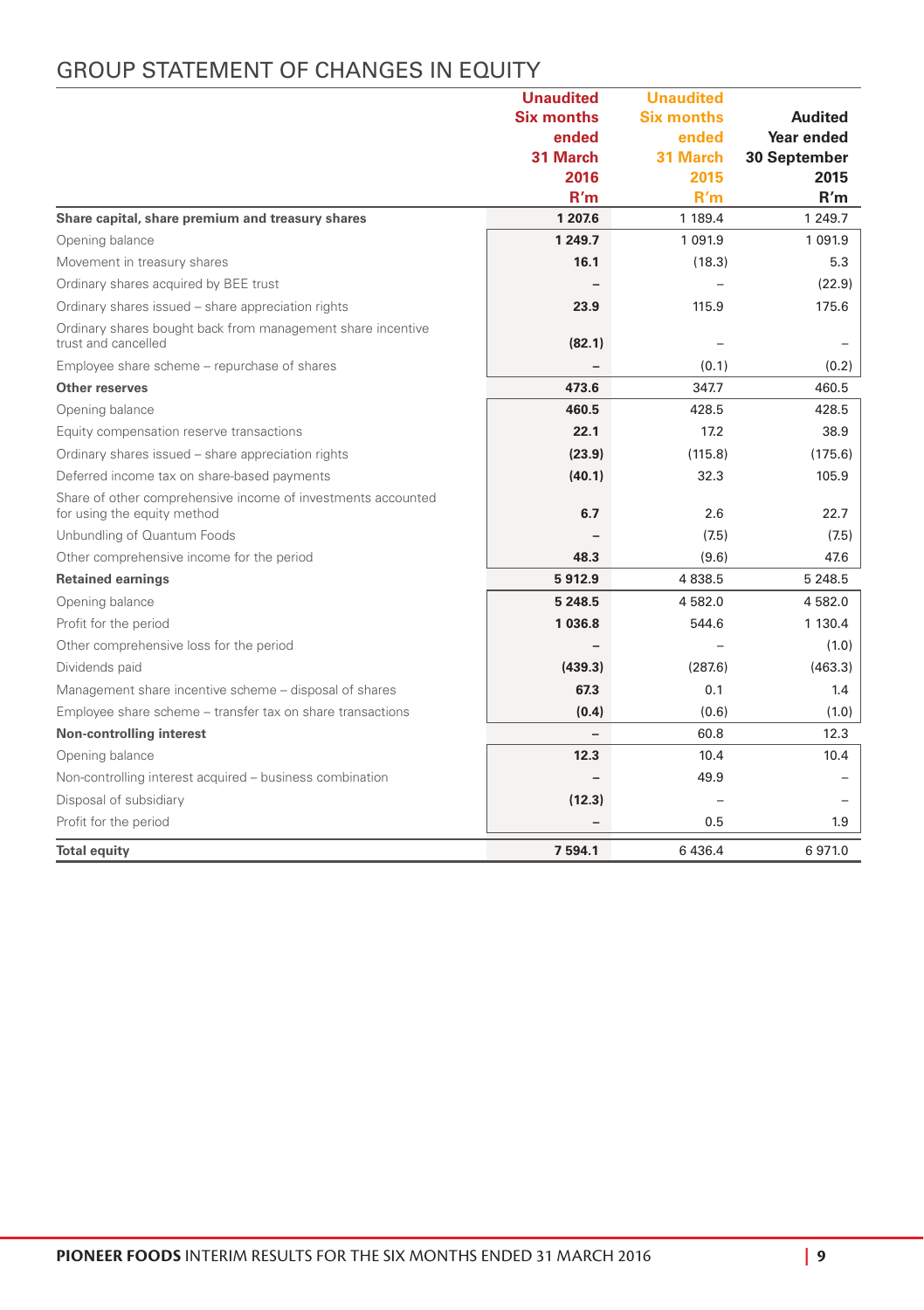## GROUP STATEMENT OF CASH FLOWS

|                                                                                   | <b>Unaudited</b>  | <b>Unaudited</b>  |                |
|-----------------------------------------------------------------------------------|-------------------|-------------------|----------------|
|                                                                                   | <b>Six months</b> | <b>Six months</b> | <b>Audited</b> |
|                                                                                   | ended             | ended             | Year ended     |
|                                                                                   | 31 March          | 31 March          | 30 September   |
|                                                                                   | 2016              | 2015              | 2015           |
|                                                                                   | R'm               | R'm               | R'm            |
| Net cash profit from operating activities                                         | 1427.8            | 1 345.1           | 2512.2         |
| Cash effect from hedging activities                                               | 42.0              | (10.8)            | 16.2           |
| Working capital changes                                                           | (779.6)           | (838.0)           | (546.4)        |
| Net cash generated from operations                                                | 690.2             | 496.3             | 1982.0         |
| Income tax paid                                                                   | (285.1)           | (157.2)           | (475.5)        |
| Net cash flow from operating activities                                           | 405.1             | 339.1             | 1 506.5        |
| Net cash flow from investment activities                                          | (393.7)           | (231.2)           | (422.7)        |
| Property, plant and equipment and intangible assets                               |                   |                   |                |
| - additions                                                                       | (217.3)           | (63.9)            | (186.3)        |
| - replacements                                                                    | (131.7)           | (231.7)           | (465.5)        |
| - proceeds on disposal                                                            | 45.1              | 30.9              | 176.3          |
| Business combinations                                                             |                   | (81.3)            |                |
| Proceeds on disposal of and changes in available-for-sale                         |                   |                   |                |
| financial assets and loans                                                        | (15.0)            | 76.5              | 117.6          |
| Proceeds on disposal of subsidiary and proceeds from repayment<br>of related loan | 74.2              |                   |                |
| Investment in joint ventures                                                      | (200.5)           |                   | (126.3)        |
| Interest received                                                                 | 24.8              | 15.1              | 37.2           |
| Dividends received                                                                | 2.5               | 1.0               | 2.1            |
| Dividends received from joint ventures                                            | 24.2              | 22.2              | 22.2           |
| Net cash flow from financing activities                                           | (552.3)           | (419.8)           | (603.5)        |
| Proceeds from borrowings                                                          | 5.4               | 86.9              | 207.1          |
| Treasury shares acquired by BEE trust                                             |                   |                   | (22.9)         |
| Repurchase of class A ordinary shares from leavers and other share                |                   |                   |                |
| scheme transactions                                                               | (42.3)            | (151.0)           | (187.1)        |
| Interest paid                                                                     | (76.1)            | (68.3)            | (137.4)        |
| Dividends paid                                                                    | (439.3)           | (287.4)           | (463.2)        |
| Net cash, cash equivalents and bank overdrafts on unbundling of<br>Quantum Foods  |                   | (105.6)           | (105.6)        |
| Net cash and cash equivalents on disposal of subsidiary                           | (11.9)            |                   |                |
| Net cash, cash equivalents and bank overdrafts from business<br>combinations      |                   | 79.8              |                |
| Net (decrease)/increase in cash, cash equivalents and bank overdrafts             | (552.8)           | (337.7)           | 374.7          |
| Net cash, cash equivalents and bank overdrafts at beginning of period             | 1 3 9 2.8         | 1 018.1           | 1 0 1 8.1      |
| Net cash, cash equivalents and bank overdrafts at end of period                   | 840.0             | 680.4             | 1 392.8        |
| Disclosed as continuing operations                                                | 840.0             | 680.4             | 1 380.9        |
| Disclosed as disposal group held for sale                                         |                   |                   | 11.9           |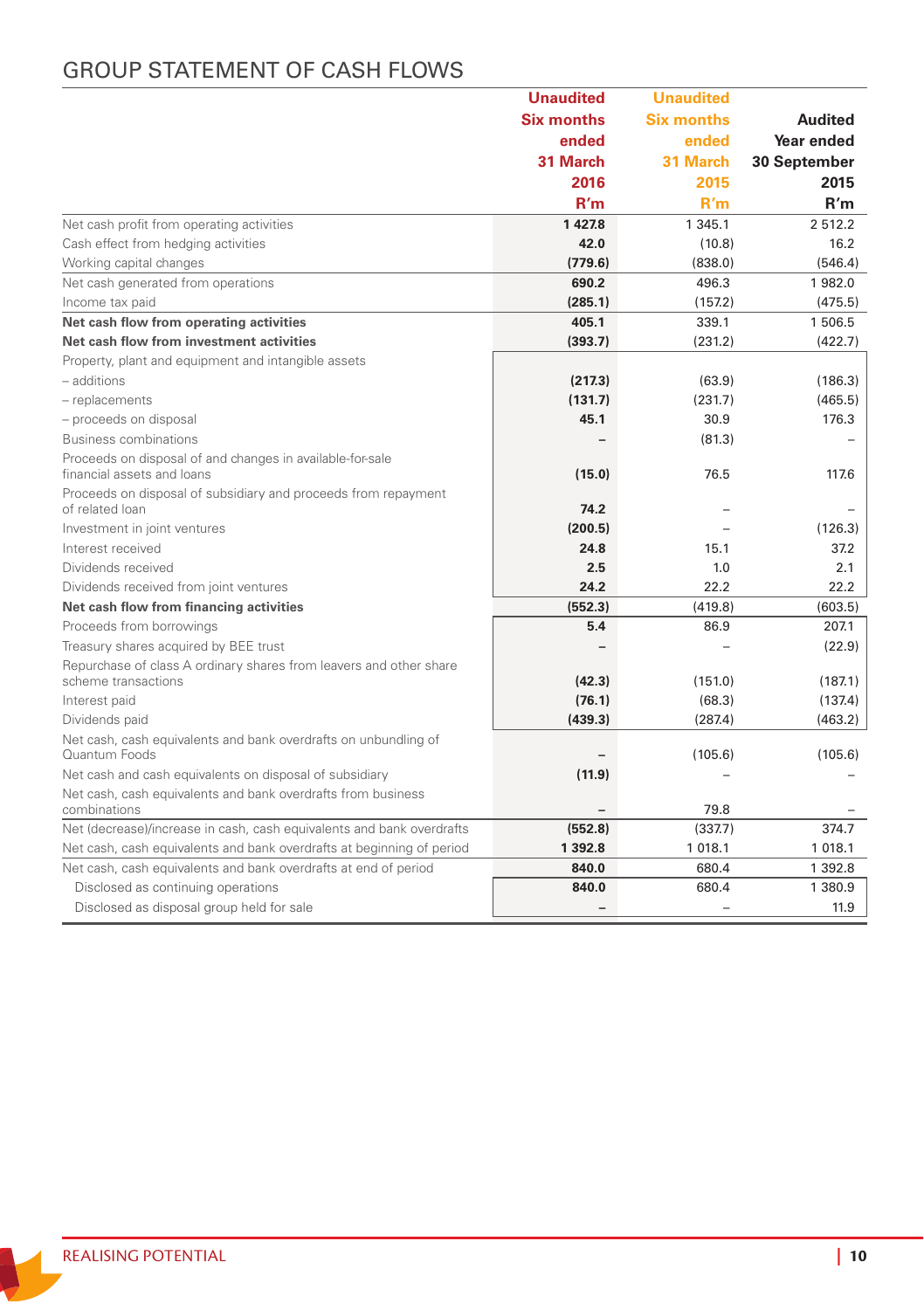### GROUP SEGMENT REPORT

|                                                                                                      | <b>Unaudited</b>  | <b>Unaudited</b>  |                 |
|------------------------------------------------------------------------------------------------------|-------------------|-------------------|-----------------|
|                                                                                                      | <b>Six months</b> | <b>Six months</b> | <b>Audited</b>  |
|                                                                                                      | ended             | ended             | Year ended      |
|                                                                                                      | 31 March          | 31 March          | 30 September    |
|                                                                                                      | 2016              | 2015              | 2015            |
|                                                                                                      | R'm               | R'm               | R'm             |
|                                                                                                      |                   | <b>Restated</b>   | <b>Restated</b> |
| Segment revenue (Note 1)                                                                             |                   |                   |                 |
| <b>Essential Foods</b>                                                                               | 6 053.7           | 5 610.2           | 11 334.5        |
| Groceries                                                                                            | 2508.2            | 2 628.4           | 4 7 9 7.4       |
| International                                                                                        | 1447.8            | 1 2 1 1.1         | 2 616.3         |
| Total                                                                                                | 10 009.7          | 9 4 4 9.7         | 18 748.2        |
| Segment results (Note 1)                                                                             |                   |                   |                 |
| <b>Essential Foods</b>                                                                               | 644.5             | 698.3             | 1 278.5         |
| Groceries                                                                                            | 342.7             | 253.3             | 434.5           |
| International                                                                                        | 251.8             | 218.0             | 444.5           |
| Other                                                                                                | (3.4)             | (4.1)             | (4.8)           |
|                                                                                                      | 1 235.6           | 1 1 6 5 . 5       | 2 152.7         |
| Phase I B-BBEE transaction share-based payment income/(charge)                                       | 142.7             | (203.1)           | (306.8)         |
| Operating profit before items of a capital nature                                                    | 1 378.3           | 962.4             | 1845.9          |
| Reconciliation of operating profit (before items of a capital nature)<br>to profit before income tax |                   |                   |                 |
| Operating profit before items of a capital nature                                                    | 1 378.3           | 962.4             | 1845.9          |
| Adiusted for:                                                                                        |                   |                   |                 |
| Remeasurement of items of a capital nature                                                           | 12.3              | (63.4)            | (75.9)          |
| Interest income                                                                                      | 24.8              | 15.1              | 37.2            |
| Dividends received                                                                                   | 2.5               | 1.0               | 2.1             |
| Finance costs                                                                                        | (74.8)            | (67.1)            | (142.1)         |
| Share of profit of investments accounted for using the equity method                                 | 41.6              | 33.3              | 71.4            |
| Profit before income tax (including discontinued operations)                                         | 1 3 8 4 . 7       | 881.3             | 1738.6          |

**Note 1**

Segment revenue and segment results were restated to consolidate the Groceries: Beverages and Groceries: Cereals and other segments into a single segment,<br>Groceries. Refer to note 12 of the notes to the condensed consolida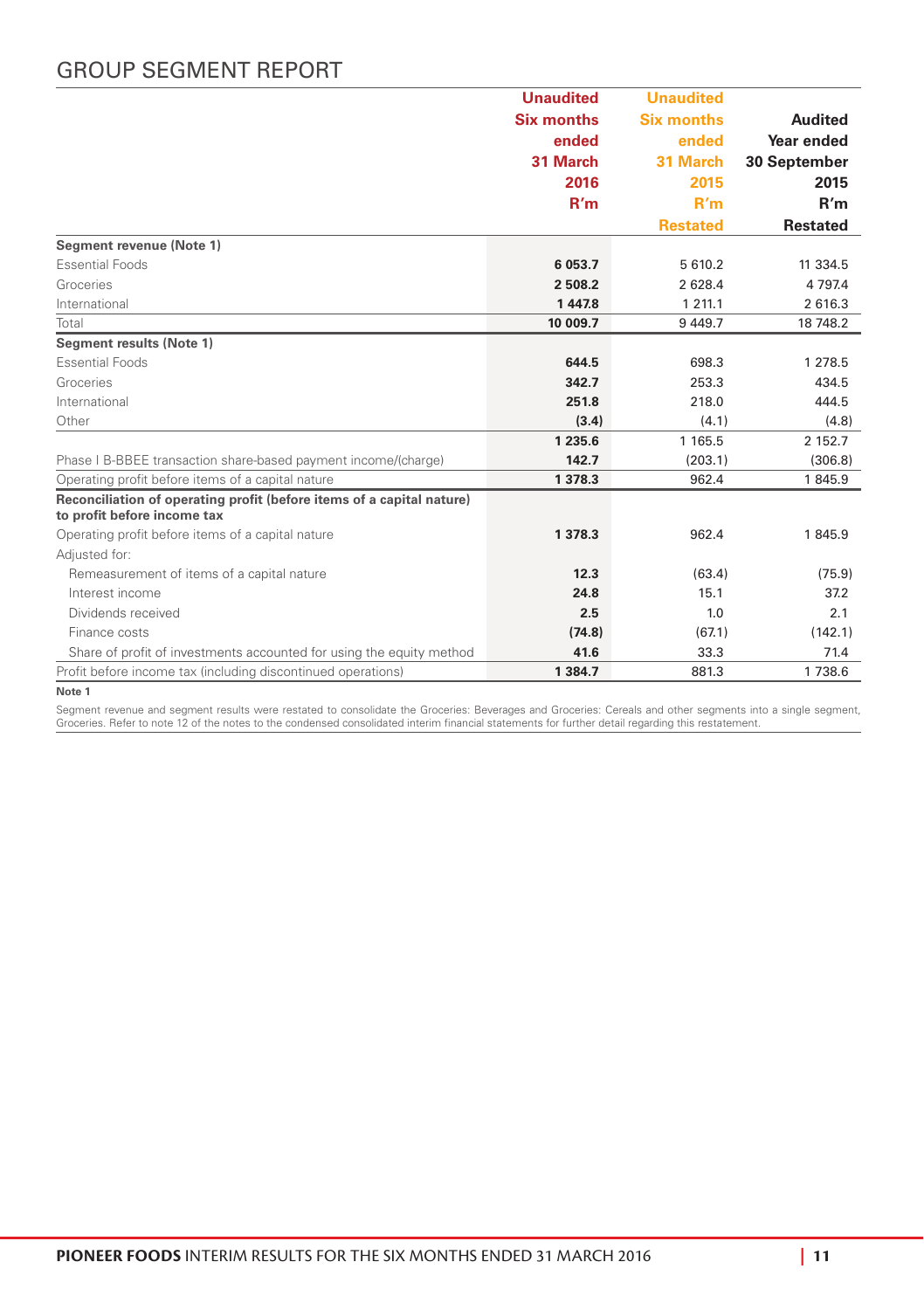### NOTES TO THE UNAUDITED CONDENSED CONSOLIDATED INTERIM FINANCIAL STATEMENTS FOR THE SIX MONTHS ENDED 31 MARCH 2016

#### **1. Basis of preparation**

The condensed consolidated interim financial statements of the Group for the six months ended 31 March 2016 have been prepared in accordance with International Financial Reporting Standards ("IFRS"), the Listings Requirements of the JSE Ltd and the Companies Act of South Africa, Act 71 of 2008, as amended. The condensed consolidated interim financial statements comply with the requirements of *IAS 34 – Interim Financial Reporting*, the SAICA Financial Reporting Guides as issued by the Accounting Practices Committee and the Financial Reporting Pronouncements as issued by the Financial Reporting Standards Council. These condensed consolidated interim financial statements have not been audited.

The directors take full responsibility for the preparation of the condensed consolidated interim financial statements and that the financial information has been correctly extracted from the underlying financial records.

#### **2. Accounting policies**

These condensed consolidated interim financial statements incorporate accounting policies that are in terms of IFRS and are consistent with those applied in the Group's annual financial statements for the year ended 30 September 2015 and with those of previous financial years.

In preparing these condensed consolidated interim financial statements, the significant judgements made by management in applying the Group's accounting policies and the key sources of estimation uncertainty were the same as those that applied to the consolidated financial statements for the year ended 30 September 2015.

#### **Assessment of joint control over Food Concepts Pioneer Ltd**

Pioneer Foods acquired an interest of 50.1% in Food Concepts Pioneer Ltd ("FCP"), a bakery business in Nigeria, for a purchase consideration of R81.3 million on 1 March 2015.

In the interim financial statements for the six months ended 31 March 2015, FCP was consolidated as the Group was of the opinion that it had power over the relevant activities of the company.

The assessment of whether the Group had power over the relevant activities of FCP involved the application of significant judgement and legal interpretation of the respective legal agreements. Since the publication of the interim financial statements for the six months ended 31 March 2015, the Group reassessed its interpretation and concluded that, given the requirement for unanimous consent of both parties to the agreement in respect of the most significant relevant activities, a more appropriate classification would be that of a joint venture. Consequently, FCP was accounted for as a joint venture and equity accounted in the financial statements of the Group for the year ended 30 September 2015 and the six months ended 31 March 2016.

As the transaction is considered immaterial in the context of the financial statements, the condensed consolidated interim financial statements for the six months ended 31 March 2015 were not restated.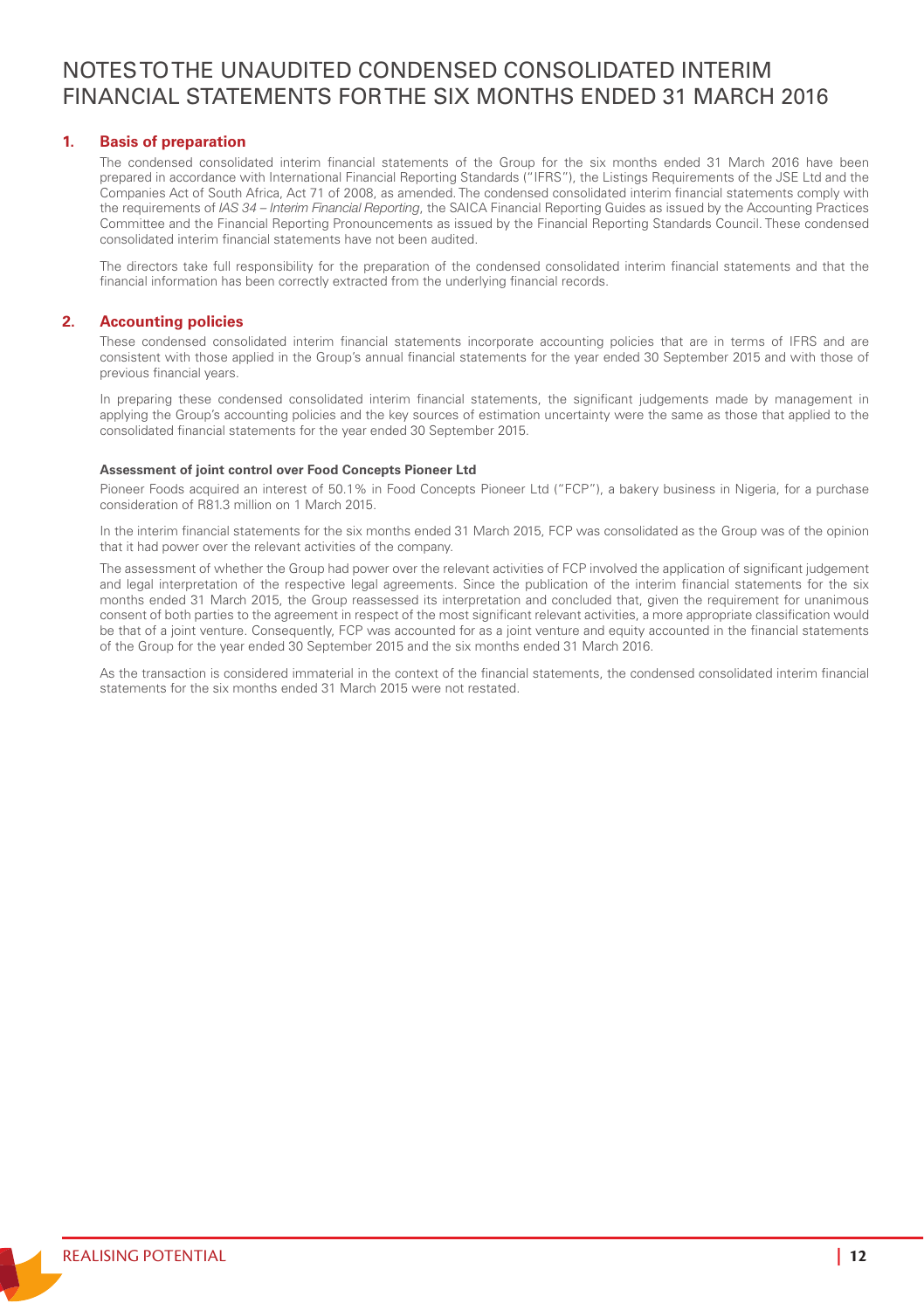|                                                                                                                                                                                                                                                                                | <b>Unaudited</b>  | <b>Unaudited</b>  |              |
|--------------------------------------------------------------------------------------------------------------------------------------------------------------------------------------------------------------------------------------------------------------------------------|-------------------|-------------------|--------------|
|                                                                                                                                                                                                                                                                                | <b>Six months</b> | <b>Six months</b> | Audited      |
|                                                                                                                                                                                                                                                                                | ended             | ended             | Year ended   |
|                                                                                                                                                                                                                                                                                | 31 March          | 31 March          | 30 September |
|                                                                                                                                                                                                                                                                                | 2016              | 2015              | 2015         |
| <b>Share capital</b>                                                                                                                                                                                                                                                           |                   |                   |              |
| During the period under review, the following share transactions<br>occurred:                                                                                                                                                                                                  |                   |                   |              |
| Number of listed issued and fully paid ordinary shares                                                                                                                                                                                                                         |                   |                   |              |
| At beginning of period                                                                                                                                                                                                                                                         | 232 739 331       | 231 691 881       | 231 691 881  |
| Shares issued in terms of employee share appreciation<br>rights scheme                                                                                                                                                                                                         | 146 075           | 741 469           | 1 047 450    |
| Shares repurchased from management share incentive trust<br>and cancelled                                                                                                                                                                                                      | (612000)          |                   |              |
| At end of period                                                                                                                                                                                                                                                               | 232 273 406       | 232 433 350       | 232 739 331  |
| 146,075 (30 September 2015: 1,047,450 and 31 March 2015:<br>741,469) listed ordinary shares of 10 cents each were issued<br>at an average of R163.54 (30 September 2015: R167.71 and<br>31 March 2015: R156.23) per share in terms of the share<br>appreciation rights scheme. |                   |                   |              |
| 612,000 shares were repurchased at an average price of<br>R134.11 per share and subsequently cancelled.                                                                                                                                                                        |                   |                   |              |
| Number of treasury shares held by the share incentive trust                                                                                                                                                                                                                    |                   |                   |              |
| At beginning of period                                                                                                                                                                                                                                                         | 729 612           | 1 110 213         | 1 110 213    |
| Movement in shares                                                                                                                                                                                                                                                             | (61790)           | (299701)          | (380601)     |
| Repurchased by the Company and cancelled                                                                                                                                                                                                                                       | (612000)          |                   |              |
| At end of period                                                                                                                                                                                                                                                               | 55 822            | 810 512           | 729 612      |
| Proceeds on the sale of treasury shares by the share incentive<br>trust (R'000)                                                                                                                                                                                                | 1373              | 4675              | 6 6 6 0      |
| Proceeds on the repurchase of treasury shares from the share<br>incentive trust by the Company (R'000)                                                                                                                                                                         | 82 075            |                   |              |
| Number of treasury shares held by B-BBEE transaction participants                                                                                                                                                                                                              |                   |                   |              |
| At beginning and end of period                                                                                                                                                                                                                                                 | 18 091 661        | 18 091 661        | 18 091 661   |
| Number of treasury shares held by Pioneer Foods Broad-Based<br><b>BEE</b> Trust                                                                                                                                                                                                |                   |                   |              |
| At beginning of period                                                                                                                                                                                                                                                         | 10 745 350        | 10 599 988        | 10 599 988   |
| Shares acquired                                                                                                                                                                                                                                                                |                   | 145 362           | 145 362      |
| At end of period                                                                                                                                                                                                                                                               | 10 745 350        | 10 745 350        | 10 745 350   |
| Purchase consideration paid for shares acquired by BEE<br>Trust (R'000)                                                                                                                                                                                                        |                   | 22 940            | 22 940       |
| Number of treasury shares held by a subsidiary                                                                                                                                                                                                                                 |                   |                   |              |
| At beginning and end of period                                                                                                                                                                                                                                                 | 17 982 056        | 17 982 056        | 17 982 056   |
| Number of unlisted class A ordinary shares                                                                                                                                                                                                                                     |                   |                   |              |
| At beginning of period                                                                                                                                                                                                                                                         | 4 234 300         | 6 043 940         | 6 043 940    |
| Shares bought back and cancelled                                                                                                                                                                                                                                               | (289 800)         | (1411970)         | (1809640)    |
| At end of period                                                                                                                                                                                                                                                               | 3 944 500         | 4 631 970         | 4 234 300    |
| Purchase consideration paid for unlisted class A ordinary shares<br>bought back (R'000)                                                                                                                                                                                        | 40 414            | 129 910           | 189 405      |

#### **4. Borrowings**

Pioneer Foods obtained a R300 million vehicle and asset finance facility during the 2014 financial year. This facility is used to finance the replacement of the Group's bakery delivery vehicle fleet. The vehicles are acquired in terms of instalment sale agreements. These borrowings are secured by the vehicles acquired in terms of these agreements. At 31 March 2016, new borrowings obtained in terms of these facilities amounted to R28.8 million (31 March 2015: R110.2 million and 30 September 2015: R210.5 million).

No other material new borrowings were concluded during the period under review. Changes in borrowings mainly reflect repayments made in terms of agreements. Short-term borrowings fluctuate in accordance with changing working capital needs.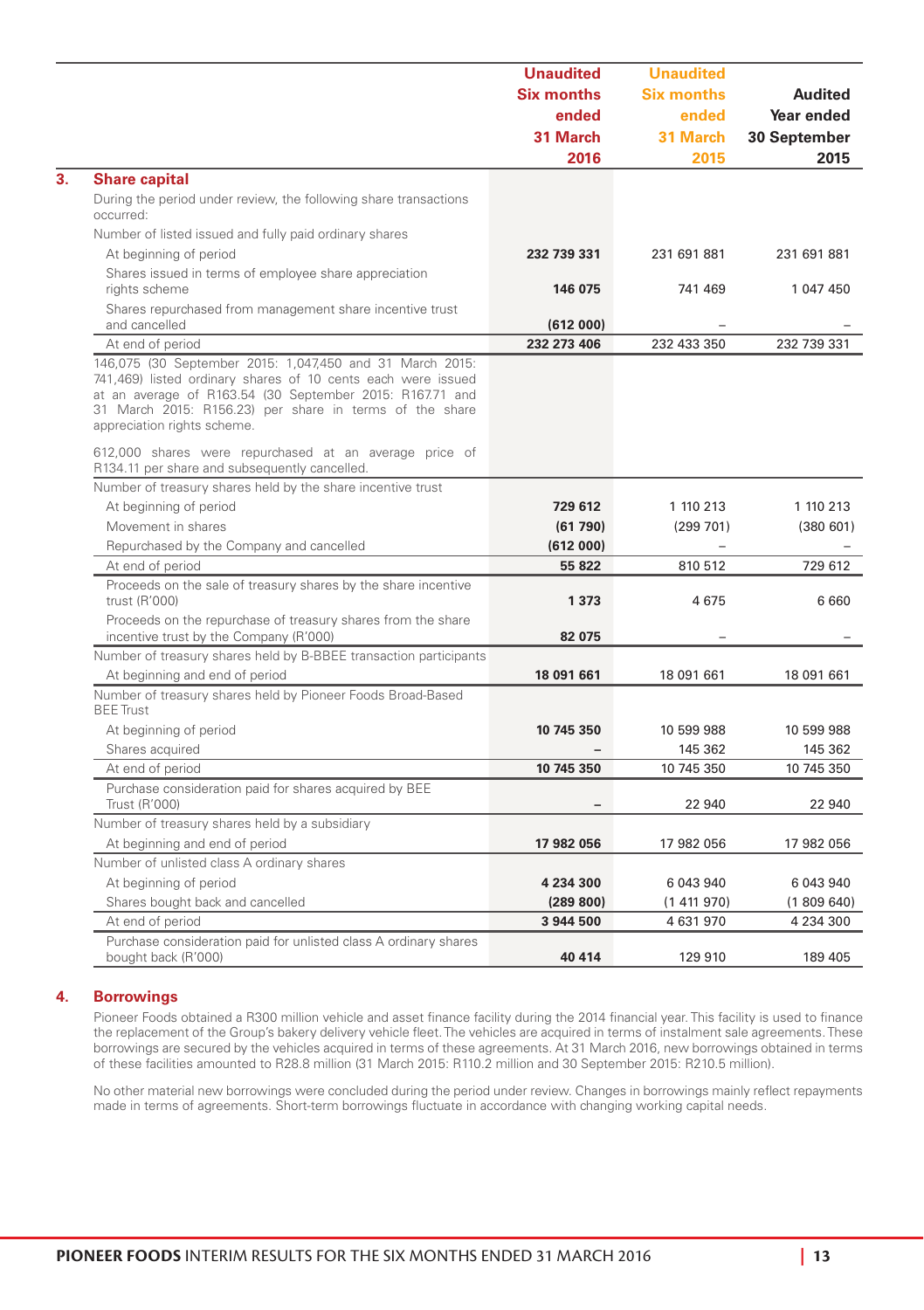#### **5. Events after the reporting date**

#### *5.1 Dividend*

The Board approved and declared a gross interim dividend of 105.0 cents (2015: gross interim dividend of 95.0 cents and 2015: gross final dividend of 237.0 cents) per ordinary share. This will amount to approximately R232,604,459 (2015: interim of R210,743,649 and 2015: final of R526,332,444) depending on the exact number of ordinary shares issued at the record date. In addition, the 10,745,350 Pioneer Foods shares issued to the Pioneer Foods Broad-Based BEE Trust, will receive 20% of the dividend payable, i.e. 21.0 cents (2015: gross interim of 19.0 cents and 2015: gross final dividend of 47.4 cents) per share, amounting to R2,256,524 (2015: interim of R2,041,617 and 2015: final of R5,093,296).

The Board approved a gross interim dividend of 31.5 cents (2015: gross interim dividend of 28.5 cents and 2015: gross final dividend of 71.1 cents) per class A ordinary share, being 30% of the dividend payable to the other class ordinary shareholders in terms of the rules of the relevant employee scheme. This will amount to approximately R1,242,518 (2015: interim of R1,226,047 and 2015: final of R2,862,920) depending on the exact number of class A ordinary shares issued at the record date.

#### Additional information disclosed:

These dividends are declared from income reserves and qualify as a dividend as defined in the Income Tax Act, Act 58 of 1962.

Dividends will be paid net of dividends tax of 15%, to be withheld and paid to the South African Revenue Services by the Company. Such tax must be withheld unless beneficial owners of the dividend have provided the necessary documentary proof to the relevant regulated intermediary that they are exempt therefrom, or entitled to a reduced rate as result of the double taxation agreement between South Africa and the country of domicile of such owner.

The net dividend amounts to 89.250 cents per ordinary share and 26.775 cents per class A ordinary share for shareholders liable to pay dividends tax. The dividend amounts to 105.0 cents per ordinary share and 31.5 cents per class A ordinary share for shareholders exempt from paying dividends tax.

The number of issued ordinary shares and issued class A ordinary shares is 232,330,904 and 3,841,460 respectively as at the date of this declaration.

#### *5.2 Other material events*

There have been no other material events requiring disclosure after the reporting date and up to the date of approval of the unaudited condensed consolidated interim financial statements by the Board.

#### **6. Contingent liabilities**

#### *6.1 Guarantees*

The Group had guarantees in issue of R35.5 million (30 September 2015: R36.5 million) as at 31 March 2016, primarily for loans by third parties to contracted suppliers.

As part of the financial assistance provided by Rand Merchant Bank, a division of FirstRand Bank Ltd ("RMB"), to BEE Investors in terms of the B-BBEE equity transaction concluded during 2012, Pioneer Foods (Pty) Ltd provided RMB with a guarantee amounting to R100 million.

#### *6.2 Dispute with egg contract producers – discontinued operations*

Pioneer Foods is defending contractual claims from its former privatised egg contract producers. The matters were set down for arbitration during 2012. Since the hearings commenced in 2012, settlements were negotiated with all except one egg contract producer. These settlements had no adverse financial impact on Pioneer Foods.

During the 2015 financial year, settlement agreements were reached with Kwazulu Egg Producers (Pty) Ltd and Moerasrivier Boerdery (Pty) Ltd. The claim of the remaining contract egg producer, being Flinkwink Properties (Pty) Ltd is still unresolved.

Pioneer Foods filed pleas to this claim and, in respect of this claim, a counterclaim has been filed to recover damages suffered by Pioneer Foods as a result of breach of contract by the contract producer. No further legal action transpired during the period under review. Based on legal opinion obtained, management is satisfied that this unresolved matter is low risk and poses no material financial risk to the Group.

Pioneer Foods unbundled its interests in Quantum Foods to its shareholders and subsequently Quantum Foods was listed on the JSE on 6 October 2014. Quantum Foods indemnified Pioneer Foods from any potential financial exposure to the claims from the egg contract producers.

#### **7. Future capital commitments**

Capital expenditure approved by the Board and contracted for 2016 amount to R443.2 million (30 September 2015: R492.0 million). Capital expenditure approved by the Board and contracted for 2017 amount to R373.0 million (30 September 2015: Rnil).

Capital expenditure approved by the Board for 2016, but not contracted for yet, amount to R137.8 million (30 September 2015: R372.7 million). Capital expenditure approved by the Board for years thereafter, but not contracted for yet, amount to R71.1 million (30 September 2015: R494.6 million).

Capital commitments relating to joint ventures amount to R77.7 million (30 September 2015: R137.8 million).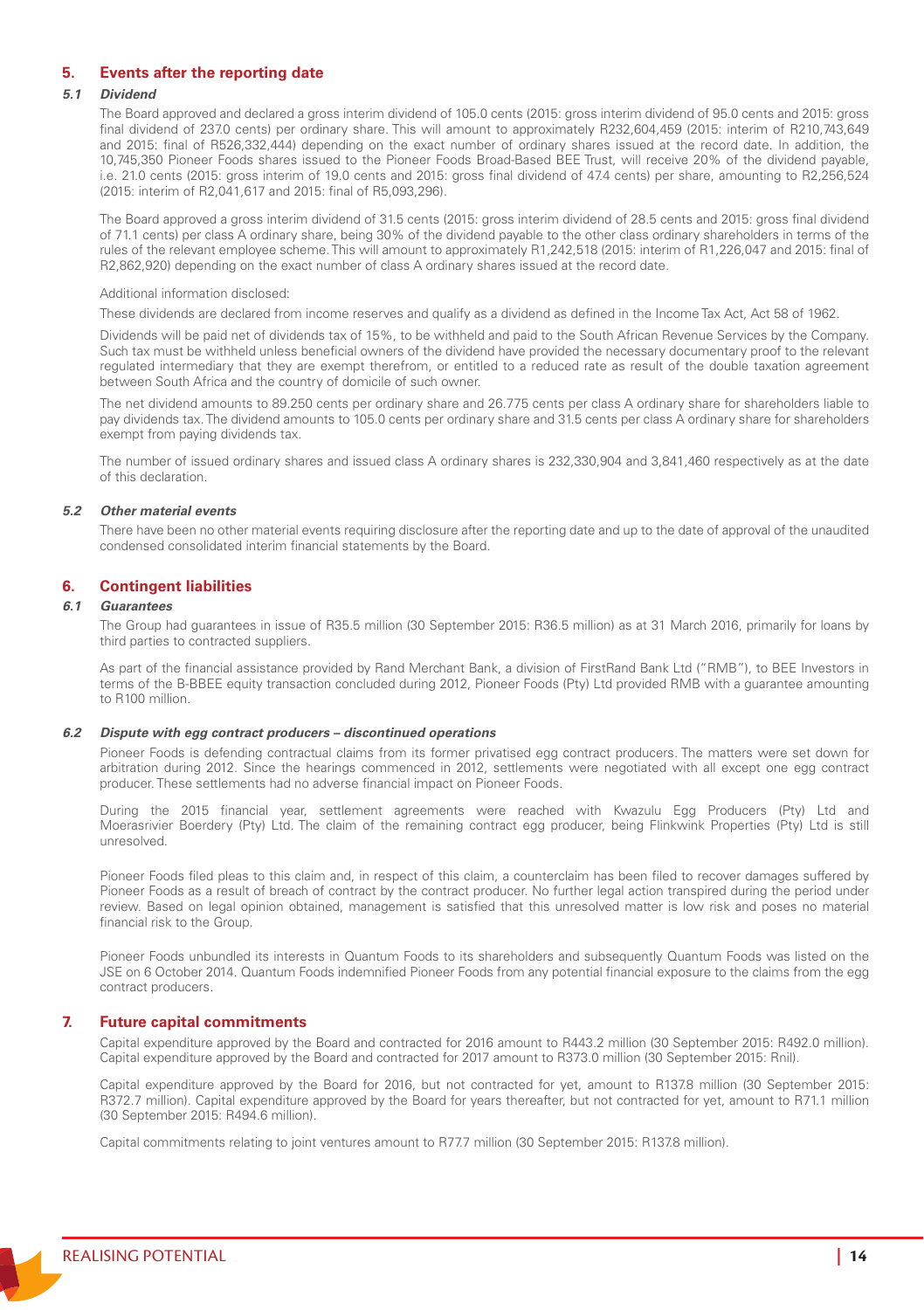#### **8. Impairment of Quantum Foods shares**

The 18,091,661 Quantum Foods Holdings Ltd shares held by the Phase II B-BBEE transaction participants are accounted for as available-for-sale financial assets. As at 31 March 2016, the market value of the Quantum Foods Holdings Ltd shares was significantly lower than the original cost price and market value at 30 September 2015. Consequently, an impairment loss of R18.1 million (30 September 2015: R50.6 million) has been recognised. The loss has been included in the line item "Items of a capital nature" in the statement of comprehensive income for the six months ended 31 March 2016.

This impairment charge attributable to available-for-sale financial assets is as follows:

|                                     | <b>Unaudited</b>  | <b>Unaudited</b>  |                |
|-------------------------------------|-------------------|-------------------|----------------|
|                                     | <b>Six months</b> | <b>Six months</b> | <b>Audited</b> |
|                                     | ended             | ended             | Year ended     |
|                                     | 31 March          | 31 March          | 30 September   |
|                                     | 2016              | 2015              | 2015           |
| <b>Nature</b>                       | R'm               | R'm               | R'm            |
| Available-for-sale financial assets | 18.1              | 50.6              | 50.6           |
| Income tax effect                   | -                 |                   |                |
| After income tax effect             | 18.1              | 50.6              | 50.6           |

#### **9. Acquisition of a 50% equity interest in Future Life Health Products (Pty) Ltd ("Future Life")**

Pioneer Foods acquired a 50% shareholding in Future Life for an amount of R200 million. As announced on SENS on 9 November 2015, The Competition Tribunal of South Africa granted conditional approval of this transaction. These conditions will have no negative impact on the commercial prospects for this venture.

The effective date of this transaction was 1 December 2015.

#### **10. Disposal of interest in Maitland Vinegar Works (Pty) Ltd**

As at 1 October 2015, all conditions precedent for the disposal of the Group's interests in Maitland Vinegar Works (Pty) Ltd were met. Consequently, the assets and liabilities related to Maitland Vinegar were presented as a "disposal group held for sale" in terms of *IFRS 5 – Non-current Assets Held for Sale and Discontinued Operations* for the year ended 30 September 2015.

A profit of R24.2 million was recognised on this sale and has been included in the line item "Items of a capital nature" in the statement of comprehensive income for the six months ended 31 March 2016.

#### **11. Fair value measurement**

The information below analyses assets and liabilities that are carried at fair value at each reporting period, by level of hierarchy as required by IFRS 7 and IFRS 13.

|                                     |                         | Unaudited fair value measurements<br>at 31 March 2016 using:                            |                                                                        |                                                                 |  |
|-------------------------------------|-------------------------|-----------------------------------------------------------------------------------------|------------------------------------------------------------------------|-----------------------------------------------------------------|--|
|                                     | <b>identical assets</b> | <b>Quoted prices</b><br>in active<br>markets for<br>and liabilities<br>(Level 1)<br>R'm | <b>Significant</b><br>other<br>observable<br>input<br>(Level 2)<br>R'm | <b>Significant</b><br>unobservable<br>input<br>(Level 3)<br>R'm |  |
| Assets measured at fair value       |                         |                                                                                         |                                                                        |                                                                 |  |
| Available-for-sale financial assets |                         |                                                                                         |                                                                        |                                                                 |  |
| - Listed securities                 |                         | 133.2                                                                                   |                                                                        |                                                                 |  |
| Derivative financial instruments    |                         |                                                                                         |                                                                        |                                                                 |  |
| - Foreign exchange contracts        |                         |                                                                                         | 13.9                                                                   |                                                                 |  |
| <b>Biological assets</b>            |                         |                                                                                         |                                                                        |                                                                 |  |
| -Vineyards                          |                         | -                                                                                       |                                                                        | 16.0                                                            |  |
|                                     |                         |                                                                                         |                                                                        |                                                                 |  |
| Liabilities measured at fair value  |                         |                                                                                         |                                                                        |                                                                 |  |
| Derivative financial instruments    |                         |                                                                                         |                                                                        |                                                                 |  |
| - Foreign exchange contracts        |                         |                                                                                         | 32.4                                                                   |                                                                 |  |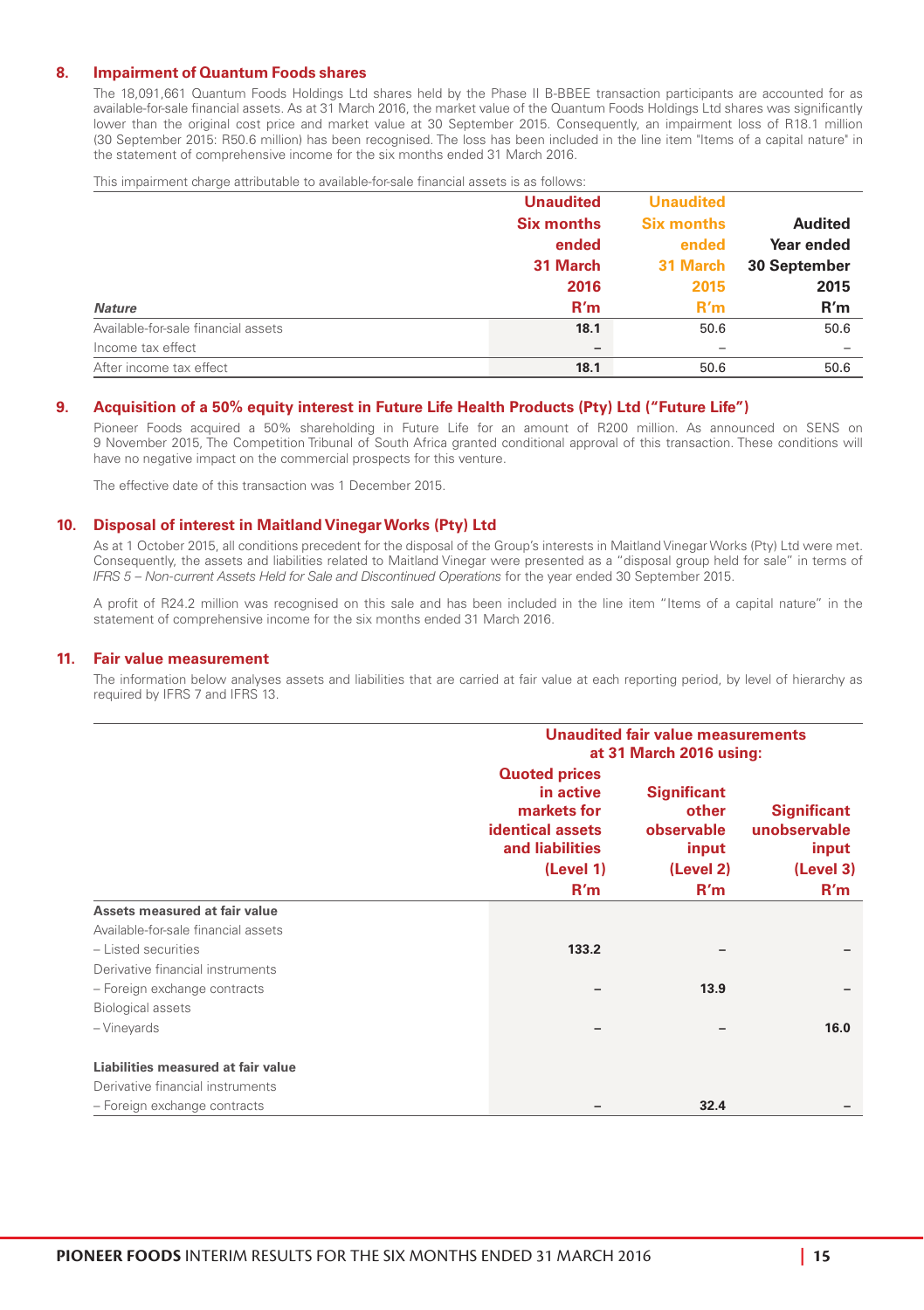#### **11. Fair value measurement (continued)**

|                                     | Unaudited fair value measurements<br>at 31 March 2015 using:                                   |                                                    |                                             |  |
|-------------------------------------|------------------------------------------------------------------------------------------------|----------------------------------------------------|---------------------------------------------|--|
|                                     | <b>Quoted prices</b><br>in active<br>markets for<br><b>identical assets</b><br>and liabilities | <b>Significant</b><br>other<br>observable<br>input | <b>Significant</b><br>unobservable<br>input |  |
|                                     | (Level 1)                                                                                      | (Level 2)                                          | (Level 3)                                   |  |
|                                     | R'm                                                                                            | R'm                                                | R'm                                         |  |
| Assets measured at fair value       |                                                                                                |                                                    |                                             |  |
| Available-for-sale financial assets |                                                                                                |                                                    |                                             |  |
| - Listed securities                 | 145.6                                                                                          |                                                    |                                             |  |
| - Unlisted securities               |                                                                                                | 1.4                                                |                                             |  |
| Derivative financial instruments    |                                                                                                |                                                    |                                             |  |
| - Foreign exchange contracts        |                                                                                                | 14.1                                               |                                             |  |
| <b>Biological assets</b>            |                                                                                                |                                                    |                                             |  |
| - Vineyards                         |                                                                                                |                                                    | 16.0                                        |  |
| Liabilities measured at fair value  |                                                                                                |                                                    |                                             |  |
| Derivative financial instruments    |                                                                                                |                                                    |                                             |  |
| - Foreign exchange contracts        |                                                                                                | 17.5                                               |                                             |  |

|                                     | <b>Audited fair value measurements</b><br>at 30 September 2015 using:                                       |                                                                        |                                                                 |  |
|-------------------------------------|-------------------------------------------------------------------------------------------------------------|------------------------------------------------------------------------|-----------------------------------------------------------------|--|
|                                     | <b>Quoted prices</b><br>in active<br>markets for<br>identical assets<br>and liabilities<br>(Level 1)<br>R'm | <b>Significant</b><br>other<br>observable<br>input<br>(Level 2)<br>R'm | <b>Significant</b><br>unobservable<br>input<br>(Level 3)<br>R'm |  |
| Assets measured at fair value       |                                                                                                             |                                                                        |                                                                 |  |
| Available-for-sale financial assets |                                                                                                             |                                                                        |                                                                 |  |
| - Listed securities                 | 141.6                                                                                                       |                                                                        |                                                                 |  |
| - Unlisted securities               |                                                                                                             | 0.2                                                                    |                                                                 |  |
| Derivative financial instruments    |                                                                                                             |                                                                        |                                                                 |  |
| - Foreign exchange contracts        |                                                                                                             | 20.4                                                                   |                                                                 |  |
| - Futures - fair value hedges       |                                                                                                             | 0.2                                                                    |                                                                 |  |
| <b>Biological assets</b>            |                                                                                                             |                                                                        |                                                                 |  |
| - Vineyards                         |                                                                                                             |                                                                        | 16.0                                                            |  |
| Liabilities measured at fair value  |                                                                                                             |                                                                        |                                                                 |  |
| Derivative financial instruments    |                                                                                                             |                                                                        |                                                                 |  |
| - Foreign exchange contracts        |                                                                                                             | 15.1                                                                   |                                                                 |  |
| - Embedded derivative               |                                                                                                             | 0.7                                                                    |                                                                 |  |

There have been no transfers between level one, two or three during the period, nor were there any significant changes to the valuation techniques and input used to determine fair values.

#### *Financial assets and liabilities*

The fair values of financial instruments traded in active markets (such as publicly traded derivatives and available-for-sale securities) are based on quoted market prices at the reporting date. A market is regarded as active if quoted prices are readily and regularly available from an exchange, dealer, broker, industry group, pricing service, or regulatory agency, and those prices represent actual and regularly occurring market transactions on an arm's length basis. The quoted market price used for financial assets held by the Group is the current bid price. The appropriate quoted market price for financial liabilities is the current ask price. These instruments are included in level 1. Instruments included in level 1 comprise primarily JSE-listed equity investments classified as available-for-sale.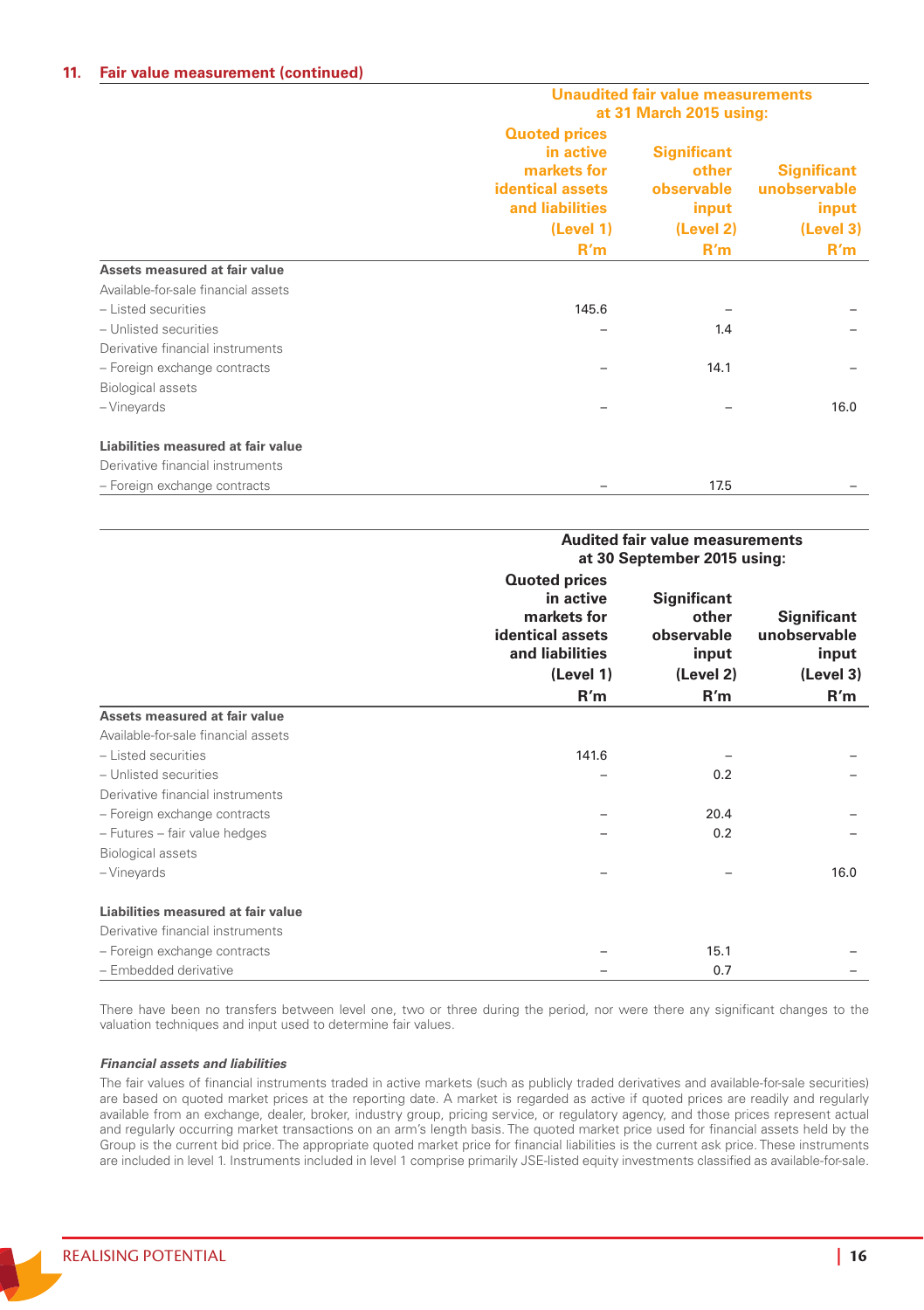#### **11. Fair value measurement (continued)**

#### *Financial assets and liabilities (continued)*

The fair values of financial instruments that are not traded in an active market are determined by using valuation techniques. These valuation techniques maximise the use of observable market data where it is available and rely as little as possible on entity-specific estimates. If all significant inputs required to fair value an instrument were observable, the instrument is included in level 2.

The Group uses a variety of methods that makes assumptions that are based on market conditions existing at the reporting date. Quoted market prices or dealer quotes for similar instruments are used for long-term debt instruments. Other techniques, such as estimated discounted cash flows, are used to determine the fair value for the remaining financial instruments. The fair value of foreign exchange contracts is determined using quoted forward exchange rates at the reporting date.

The carrying amounts of cash, trade and other receivables less provision for impairment, trade and other payables and short-term borrowings are assumed to approximate their fair values due to the short term until maturity of these assets and liabilities.

The fair value of financial liabilities for disclosure purposes is estimated by discounting the future contractual cash flows at the current market interest rate that is available to the Group for similar financial instruments. The fair values of long-term investments and longterm borrowings are not materially different from the carrying amounts.

#### *Biological assets*

The fair value of vineyards is calculated as the future expected net cash flows from the asset, discounted at a current marketdetermined rate, over the remaining useful lives of the vineyards.

#### **12. Restatement of segment information for comparative periods**

Segment revenue and segment results were restated to consolidate the Groceries: Cereals and other and Groceries: Beverages segments into a single Groceries segment.

|                                                                          | <b>Unaudited</b>  |                |
|--------------------------------------------------------------------------|-------------------|----------------|
|                                                                          | <b>Six months</b> | <b>Audited</b> |
|                                                                          | ended             | Year ended     |
|                                                                          | 31 March          | 30 September   |
|                                                                          | 2015              | 2015           |
|                                                                          | R'm               | R'm            |
| Increase/(decrease) in revenue                                           |                   |                |
| Groceries                                                                | 2 6 28.4          | 4 7 9 7.4      |
| Groceries: Cereals and other                                             | (1260.1)          | (2, 420.3)     |
| Groceries: Beverages                                                     | (1368.3)          | (2377.1)       |
| Total                                                                    |                   |                |
| Increase/(decrease) in operating profit before items of a capital nature |                   |                |
| Groceries                                                                | 253.3             | 434.5          |
| Groceries: Cereals and other                                             | (128.2)           | (252.0)        |
| Groceries: Beverages                                                     | (125.1)           | (182.5)        |
| Total                                                                    |                   |                |

#### **13. Preparation of financial statements**

These unaudited condensed consolidated interim financial statements have been prepared under the supervision of CJ Hess, CA(SA), Group financial director.

#### **14. Audit**

These results have not been audited or reviewed by the external auditors.